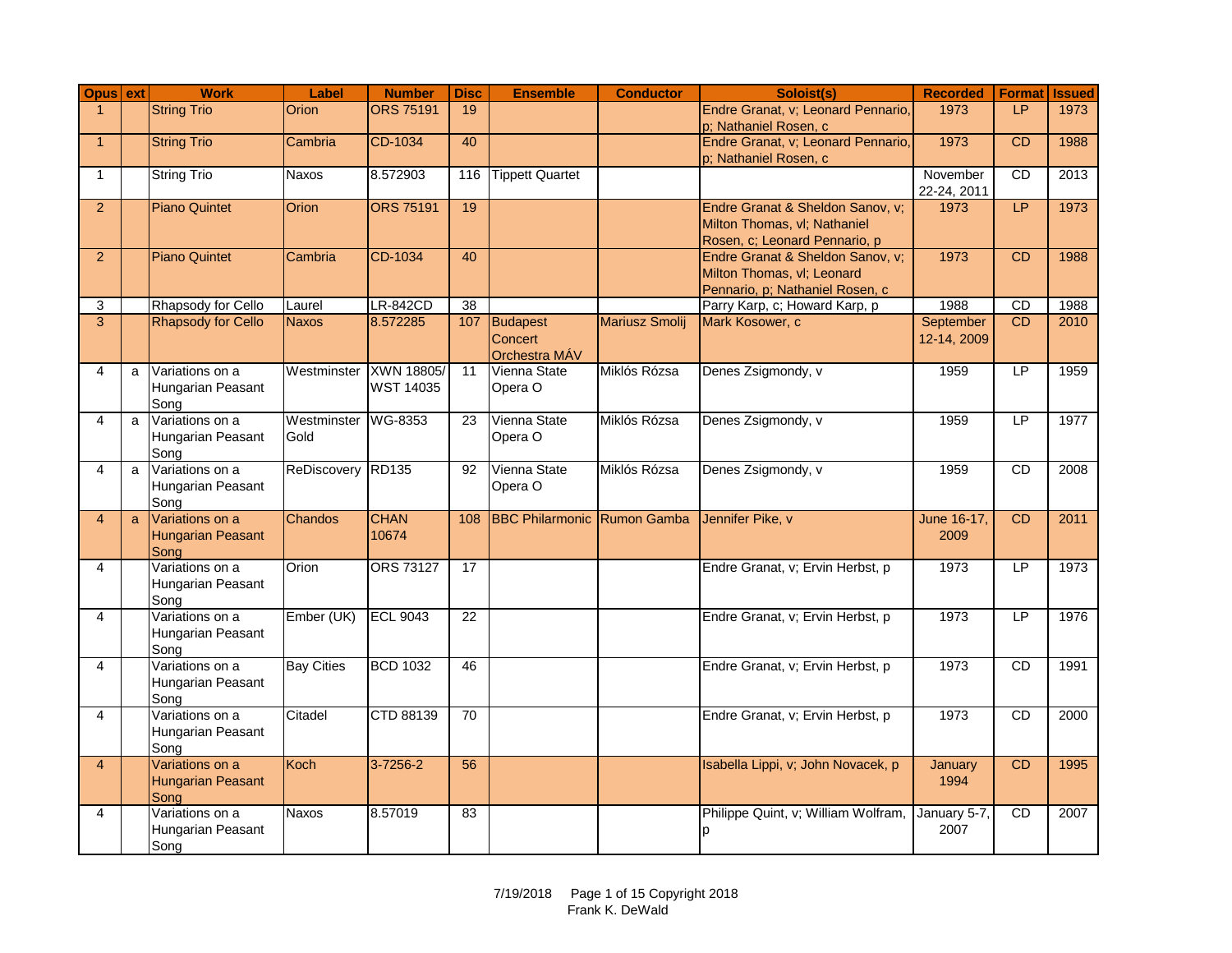| Opus ext       | <b>Work</b>                                                         | Label                        | <b>Number</b>         | <b>Disc</b>     | <b>Ensemble</b>              | <b>Conductor</b>   | Soloist(s)                                              | <b>Recorded</b>                | <b>Format</b>      | <b>Issued</b> |
|----------------|---------------------------------------------------------------------|------------------------------|-----------------------|-----------------|------------------------------|--------------------|---------------------------------------------------------|--------------------------------|--------------------|---------------|
| 5              | <b>North Hungarian</b><br><b>Peasant Songs and</b><br><b>Dances</b> | <b>MGM</b>                   | <b>SE3645</b>         | 10              | <b>Frankenland SO</b>        | <b>Erich Kloss</b> | Oliver Colbentson, v                                    | 1958                           | LP                 | 1958          |
| 5              | North Hungarian<br>Peasant Songs and<br><b>Dances</b>               | <b>DRG</b>                   | <b>CDSBL</b><br>13101 | 41              | <b>Frankenland SO</b>        | <b>Erich Kloss</b> | Oliver Colbentson, v                                    | 1958                           | CD                 | 1988          |
| 5              | North Hungarian<br>Peasant Songs and<br><b>Dances</b>               | Citadel                      | <b>CTD 88139</b>      | 70              | <b>Frankenland SO</b>        | <b>Erich Kloss</b> | Oliver Colbentson, v                                    | 1958                           | <b>CD</b>          | 2000          |
| 5              | North Hungarian<br>Peasant Songs and<br>Dances                      | Orion                        | <b>ORS 73127</b>      | $\overline{17}$ |                              |                    | Endre Granat, v; Ervin Herbst, p                        | 1973                           | LP                 | 1973          |
| 5              | North Hungarian<br>Peasant Songs and<br>Dances                      | Ember (UK)                   | <b>ECL 9043</b>       | $\overline{22}$ |                              |                    | Endre Granat, v; Ervin Herbst, p                        | 1973                           | LP                 | 1976          |
| 5              | North Hungarian<br>Peasant Songs and<br>Dances                      | <b>Bay Cities</b>            | <b>BCD 1032</b>       | 46              |                              |                    | Endre Granat, v; Ervin Herbst, p                        | 1973                           | CD                 | 1991          |
| 5              | North Hungarian<br>Peasant Songs and<br>Dances                      | Citadel                      | CTD 88139             | $\overline{70}$ |                              |                    | Endre Granat, v; Ervin Herbst, p                        | 1973                           | CD                 | 2000          |
| 5              | North Hungarian<br>Peasant Songs and<br><b>Dances</b>               | <b>Cloud Nine</b><br>Records | <b>CN 6001</b>        | 36              |                              |                    | Paul Barritt, v; Julian Jacobson, p                     | <b>December</b><br>20-21, 1986 | LP                 | 1987          |
| 5              | <b>North Hungarian</b><br><b>Peasant Songs and</b><br><b>Dances</b> | Silva<br><b>Classics</b>     | <b>SILKD 6006</b>     | 54              |                              |                    | Paul Barritt, v; Julian Jacobson, p                     | December<br>20-21, 1986        | CD                 | 1994          |
| 5              | North Hungarian<br>Peasant Songs and<br>Dances                      | Koch                         | $3 - 7256 - 2$        | 56              |                              |                    | Isabella Lippi, v; John Novacek, p                      | January<br>1994                | <b>CD</b>          | 1995          |
| 5              | North Hungarian<br>Peasant Songs and<br><b>Dances</b>               | <b>Naxos</b>                 | 8.57019               | 83              |                              |                    | Philippe Quint, v; William Wolfram,<br>p                | January 5-7,<br>2007           | <b>CD</b>          | 2007          |
| 5              | North Hungarian<br>Peasant Songs and<br>Dances                      | Oehms<br>Classics            | OC 610                | 84              |                              |                    | Ulrich Herkenhoff, pan flute;<br>Matthias Keller, piano |                                | CD/SA<br><b>CD</b> |               |
| 6              | Symphony in 3<br><b>Movements</b>                                   | <b>Koch</b>                  | $3 - 7244 - 2$        | 55              | New Zealand SO James Sedares |                    |                                                         | <b>May 1993</b>                | <b>CD</b>          | 1994          |
| $\overline{7}$ | Duo for Violin and<br>Piano                                         | Orion                        | ORS 73127             | 17              |                              |                    | Endre Granat, v; Leonard Pennario,                      | 1973                           | LP                 | 1973          |
| $\overline{7}$ | Duo for Violin and<br>Piano                                         | Ember (UK)                   | <b>ECL 9043</b>       | 22              |                              |                    | Endre Granat, v; Leonard Pennario,                      | 1973                           | LP                 | 1976          |
| $\overline{7}$ | Duo for Violin and<br>Piano                                         | Cambria                      | CD-1034               | 40              |                              |                    | Endre Granat, v; Leonard Pennario,                      | 1973                           | <b>CD</b>          | 1988          |
| $\overline{7}$ | Duo for Violin and<br>Piano                                         | <b>Bay Cities</b>            | <b>BCD1027</b>        | 47              |                              |                    | Stacey Wolley, v; Scot Wooley, p                        | 1991                           | CD                 | 1991          |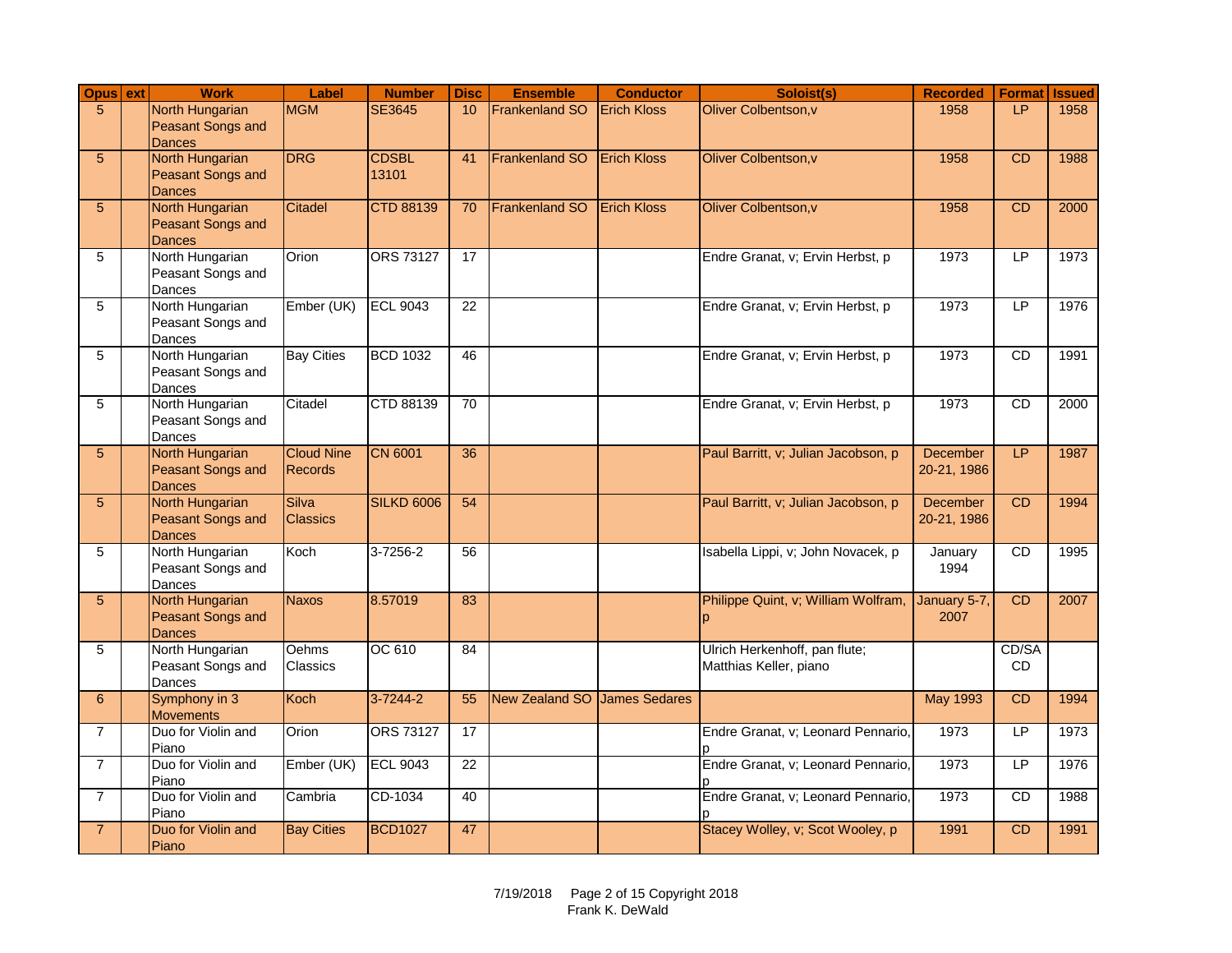| Opus ext        |              | <b>Work</b>                       | Label                               | <b>Number</b>        | <b>Disc</b>      | <b>Ensemble</b>                    | <b>Conductor</b> | Soloist(s)                                | <b>Recorded</b>                                                | <b>Format Issued</b>     |      |
|-----------------|--------------|-----------------------------------|-------------------------------------|----------------------|------------------|------------------------------------|------------------|-------------------------------------------|----------------------------------------------------------------|--------------------------|------|
| $\overline{7}$  |              | Duo for Violin and<br>Piano       | Koch                                | 3-7256-2             | 56               |                                    |                  | Isabella Lippi, v; John Novacek, p        | January<br>1994                                                | <b>CD</b>                | 1995 |
| $\overline{7}$  |              | Duo for Violin and<br>Piano       | <b>Naxos</b>                        | 8.57019              | 83               |                                    |                  | Philippe Quint, v; William Wolfram,       | January 5-7,<br>2007                                           | CD                       | 2007 |
| $\overline{7}$  |              | Duo for Violin and<br>Piano       | Equilibrium                         | EQ 121               | 123              |                                    |                  | Marjorie Bagley, v; Stephen<br>Swedish, p | May 11-13,<br>2010                                             | <b>CD</b>                | 2014 |
| 8               |              | Duo for Cello and<br>Piano        | <b>Alco</b>                         | 1210                 | $\overline{1}$   |                                    |                  | Alec Compinsky, c; Sara<br>Compinsky, p   | 1951                                                           | <b>LP</b>                | 1951 |
| 8               |              | Duo for Cello and<br>Piano        | Entr'acte                           | <b>ERS 6509</b>      | 27               |                                    |                  | Jeffrey Solow, c; Albert<br>Dominguez, p  | 1978                                                           | LP.                      | 1978 |
| 8               |              | Duo for Cello & Piano Crystal     |                                     | <b>CD831</b>         | 69               |                                    |                  | Roger Malitz, c; Mitchell Andrews,        | November<br>1998                                               | CD                       | 2000 |
| 8               |              | Duo for Cello & Piano Cambria     | Historical                          | CT-108               | 86               |                                    |                  | Gabor Rejto, c; John Crown, p             | January 24,<br>1965                                            | $\overline{\text{cs}}$   |      |
| 8               |              | Duo for Cello & Piano Hungaroton  |                                     | <b>HCD 32023</b>     | 76               |                                    |                  | Péter Szabó, c; Adrienne Krausz, p        | May 2001                                                       | <b>CD</b>                | 2002 |
| 8               |              | Duo for Cello & Piano Centaur     | Records                             | <b>CRC3660</b>       | 137              |                                    |                  | Anne Lerner-Wright, c; Dale Tsang,        | August 22-<br>24, 2017                                         | DL                       | 2018 |
| 9               |              | <b>Variations for Piano</b>       | <b>Citadel</b>                      | CT-7004              | 24               |                                    |                  | <b>Albert Dominguez</b>                   | 1978                                                           | LP                       | 1978 |
| 9               |              | Variations for Piano              | Unicorn                             | UN1-72029            | 29               |                                    |                  | Eric Parkin                               | January 5,<br>1978                                             | $\overline{P}$           | 1979 |
| 9               |              | Variations for Piano              | Cambria                             | CD-1081              | 52               |                                    |                  | <b>Eric Parkin</b>                        | January 5,<br>1978                                             | CD                       | 1993 |
| 9               |              | <b>Variations for Piano</b>       | Koch                                | 3-7435-2             | 67               |                                    |                  | <b>Sara Davis Buechner</b>                | 1999                                                           | CD                       | 1999 |
| 12              |              | <b>Bagatelles</b>                 | Citadel                             | CT-7004              | 24               |                                    |                  | Albert Dominguez, p                       | 1978                                                           | $\overline{\mathsf{LP}}$ | 1978 |
| 12              |              | <b>Bagatelles</b>                 | <b>Unicorn</b>                      | <b>UN1-72029</b>     | 29               |                                    |                  | Eric Parkin, p                            | January 5,<br>1978                                             | <b>LP</b>                | 1979 |
| 12              |              | <b>Bagatelles</b>                 | Cambria                             | CD-1081              | 52               |                                    |                  | Eric Parkin, p                            | January 5,<br>1978                                             | CD                       | 1993 |
| $\overline{12}$ |              | <b>Bagatelles</b>                 | Koch                                | 3-7435-2             | 67               |                                    |                  | Sara Davis Buechner, p                    | 1999                                                           | CD                       | 1999 |
| 12              |              | <b>Bagatelles</b>                 | K Dream<br><b>Music</b>             | KDM <sub>1</sub>     | $\overline{132}$ |                                    |                  | Emmanuelle Moriat, p                      | 1999                                                           | <b>CD</b>                | 2017 |
| $\overline{13}$ |              | Theme, Variations<br>and Finale   | Chandos                             | <b>CHAN</b><br>10738 | 110              | <b>BBC Philarmonic Rumon Gamba</b> |                  |                                           | December<br>12 and 14,<br>2011, and<br><b>June 12,</b><br>2012 | <b>CD</b>                | 2012 |
| 13              | $\mathbf{a}$ | Theme, Variations<br>and Finale   | Vox                                 | <b>PLP-7690</b>      | $\overline{2}$   | <b>Royal PO</b>                    | Miklós Rózsa     |                                           | 1952                                                           | <b>LP</b>                | 1952 |
| $\overline{13}$ |              | a Theme, Variations<br>and Finale | Decca                               | <b>DL 9966</b>       | 6                | Frankenland<br>State SO            | Miklós Rózsa     |                                           | 1957                                                           | LP                       | 1957 |
| $\overline{13}$ |              | a Theme, Variations<br>and Finale | Vàrese-<br>Sarabande                | <b>VC 81058</b>      | $\overline{28}$  | Frankenland<br>State SO            | Miklós Rózsa     |                                           | 1957                                                           | LP                       | 1978 |
| $\overline{13}$ | a            | Theme, Variations<br>and Finale   | <b>Disques</b><br>Cinemusique<br>ls | <b>DCM 141</b>       | 112              | Frankenland<br>State SO            | Miklós Rózsa     |                                           | 1957                                                           | CD                       | 2012 |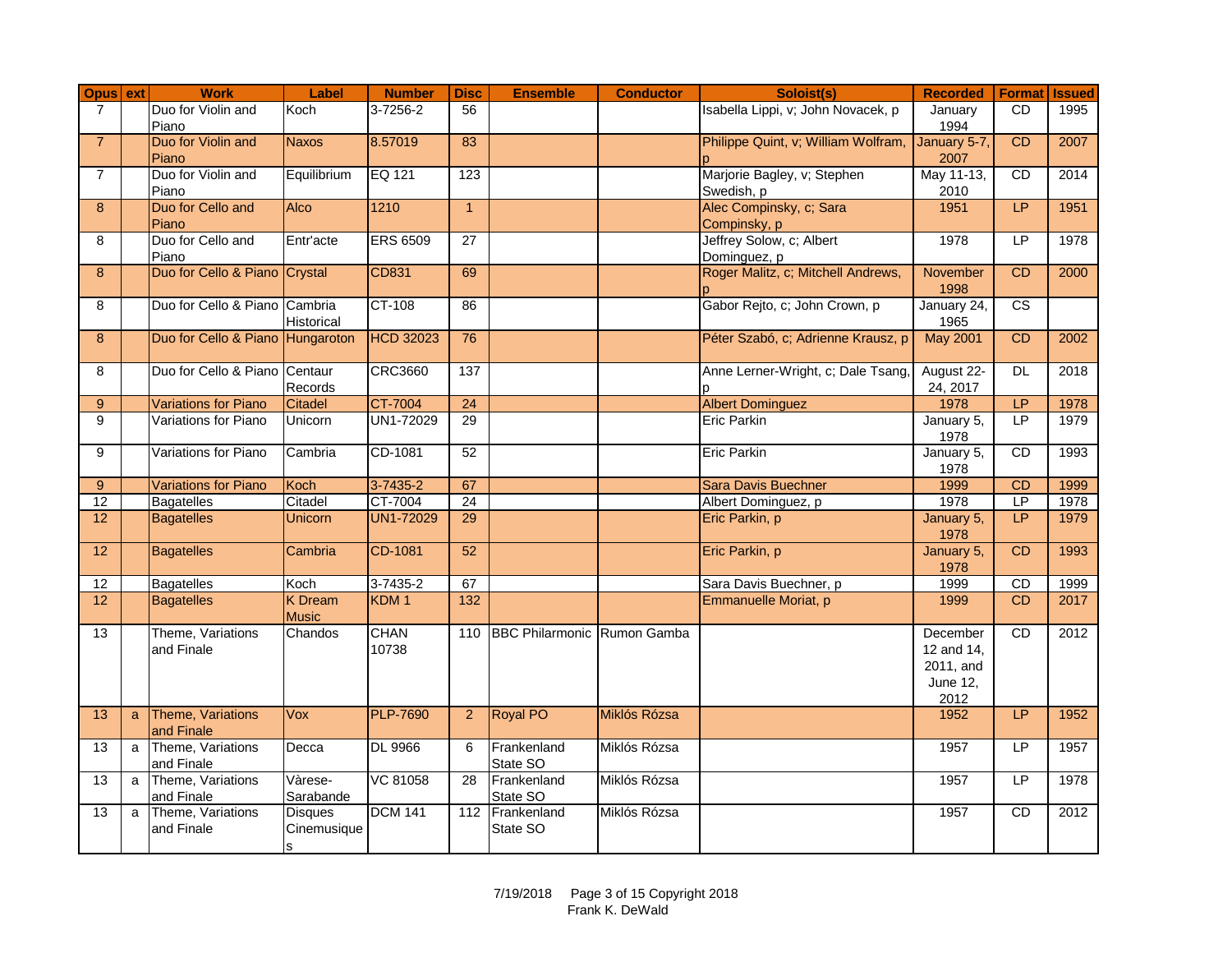| Opus ext        |              | <b>Work</b>                               | Label                    | <b>Number</b>    | <b>Disc</b>      | <b>Ensemble</b>                    | <b>Conductor</b>     | Soloist(s)                            | <b>Recorded</b>      | <b>Format</b>  | <b>Issued</b> |
|-----------------|--------------|-------------------------------------------|--------------------------|------------------|------------------|------------------------------------|----------------------|---------------------------------------|----------------------|----------------|---------------|
| 13              | a            | Theme, Variations                         | <b>RCA Victor</b>        | LM/LSC-          | 15               | <b>RCA</b> Italiana                | Miklós Rózsa         |                                       |                      | IP             | 1965          |
|                 |              | and Finale                                |                          | 2802             |                  | Orchestra                          |                      |                                       |                      |                |               |
| 13              | $\mathsf{a}$ | Theme, Variations                         | <b>RCA Victor</b>        | GL25010          | 20               | <b>RCA</b> Italiana                | Miklós Rózsa         |                                       |                      | LP             | 1976          |
|                 |              | and Finale                                | (UK)                     |                  |                  | Orchestra                          |                      |                                       |                      |                |               |
| 13              | a            | Theme, Variations                         | Vocalion                 | <b>CDLK 4590</b> | $\overline{134}$ | <b>RCA</b> Italiana                | Miklós Rózsa         |                                       |                      | <b>SACD</b>    | 2017          |
|                 |              | and Finale<br>Theme, Variations           | <b>NYP Special</b>       | 831/2            |                  | Orchestra<br>New York PO           |                      |                                       |                      | LP             |               |
| $\overline{13}$ | a            | and Finale                                | Editions                 |                  | 32               |                                    | Leonard<br>Bernstein |                                       | November<br>14, 1943 |                | 1983          |
| 13              | a            | Theme, Variations                         | <b>NYP</b> Special       |                  | 58               | New York PO                        | Leonard              |                                       | November             | CD             | 1996          |
|                 |              | and Finale                                | Editions                 |                  |                  |                                    | Bernstein            |                                       | 14, 1943             |                |               |
| $\overline{13}$ | a            | Theme, Variations                         | Pristine                 | PASC533          | $\overline{135}$ | New York PO                        | Leonard              |                                       | November             | CD             | 2018          |
|                 |              | and Finale                                | Classical                |                  |                  |                                    | Bernstein            |                                       | 14, 1943             |                |               |
| 13              | $\mathsf{a}$ | Theme, Variations                         | Koch                     | 3-7191-2H1       | 51               | New Zealand SO                     | <b>James Sedares</b> |                                       | November             | CD             | 1993          |
|                 |              | and Finale                                |                          |                  |                  |                                    |                      |                                       | 1992                 |                |               |
| 14              |              | Three Hungarian                           | Decca                    | <b>DL 9966</b>   | 6                | Frankenland                        | Miklós Rózsa         |                                       | 1957                 | LP             | 1957          |
|                 |              | Sketches                                  |                          |                  |                  | State SO                           |                      |                                       |                      |                |               |
| $\overline{14}$ |              | Three Hungarian                           | Vàrese-                  | VC 81058         | 28               | Frankenland                        | Miklós Rózsa         |                                       | 1957                 | LP             | 1978          |
|                 |              | <b>Sketches</b>                           | Sarabande                |                  |                  | State SO                           |                      |                                       |                      |                |               |
| 14              |              | Three Hungarian                           | <b>Disques</b>           | <b>DCM 141</b>   |                  | 112 Frankenland                    | Miklós Rózsa         |                                       | 1957                 | <b>CD</b>      | 2012          |
|                 |              | <b>Sketches</b>                           | Cinemusique              |                  |                  | State SO                           |                      |                                       |                      |                |               |
|                 |              |                                           |                          |                  |                  |                                    |                      |                                       |                      |                |               |
| 14              |              | <b>Three Hungarian</b>                    | <b>RCA Victor</b>        | LM/LSC-          | 15               | <b>RCA</b> Italiana                | Miklós Rózsa         |                                       |                      | I <sub>P</sub> | 1965          |
| 14              |              | <b>Sketches</b><br><b>Three Hungarian</b> | <b>RCA Victor</b>        | 2802<br>GL25010  | $\overline{20}$  | Orchestra<br><b>RCA</b> Italiana   | Miklós Rózsa         |                                       |                      | LP             | 1976          |
|                 |              | <b>Sketches</b>                           | (UK)                     |                  |                  | Orchestra                          |                      |                                       |                      |                |               |
| 14              |              | Three Hungarian                           | Vocalion                 | <b>CDLK 4590</b> | 134              | <b>RCA</b> Italiana                | Miklós Rózsa         |                                       |                      | <b>SACD</b>    | 2017          |
|                 |              | <b>Sketches</b>                           |                          |                  |                  | Orchestra                          |                      |                                       |                      |                |               |
| 14              |              | Three Hungarian                           | Koch                     | 3-7191-2H1       | 51               | New Zealand SO James Sedares       |                      |                                       | November             | CD             | 1993          |
|                 |              | <b>Sketches</b>                           |                          |                  |                  |                                    |                      |                                       | 1992                 |                |               |
| 14              |              | <b>Three Hungarian</b>                    | Chandos                  | <b>CHAN10488</b> | 93               | <b>BBC Philarmonic Rumon Gamba</b> |                      |                                       | January 3-4,         | CD             | 2008          |
|                 |              | <b>Sketches</b>                           |                          |                  |                  |                                    |                      |                                       | 2008                 |                |               |
| 14              |              | Three Hungarian                           | <b>Naxos</b>             | 8.572285         |                  | 107 Budapest                       | Mariusz Smolij       |                                       | November 8-          | <b>CD</b>      | 2010          |
|                 |              | <b>Sketches</b>                           |                          |                  |                  | Concert                            |                      |                                       | 9,2007               |                |               |
|                 |              |                                           |                          |                  |                  | Orchestra MÁV                      |                      |                                       |                      |                |               |
| 15              | $\mathbf{a}$ | Sonata for Two                            | Entr'acte                | <b>ERS 6509</b>  | 27               |                                    |                      | <b>Endre Granat and Sheldon Sanov</b> | 1978                 | LP.            | 1978          |
|                 |              | <b>Violins</b>                            |                          |                  |                  |                                    |                      |                                       |                      |                |               |
| 15              | a            | Sonata for Two                            | Eroica                   | <b>JDT 3032</b>  | 71               |                                    |                      | Lun Jiang and Quan Jiang              | 2000                 | <b>CD</b>      | 2000          |
|                 |              | Violins                                   | Classical                |                  |                  |                                    |                      |                                       |                      |                |               |
| 15              |              | Sonata for Two                            | Recordings<br><b>ASV</b> | <b>CD DCA</b>    | $\overline{74}$  |                                    |                      | Philippa Ibbotson and Robert Gibbs    |                      | CD             | 2001          |
|                 | $\mathbf{a}$ | <b>Violins</b>                            |                          | 1105             |                  |                                    |                      |                                       | August 1,<br>2000    |                |               |
| 15              | a            | Sonata for Two                            | Phoenix                  | PHCD175          | 109              |                                    |                      | Levon Ambartsumian and Shakhida       |                      | <b>CD</b>      | 2016          |
|                 |              | <b>Violins</b>                            |                          |                  |                  |                                    |                      | Azimkhodjaeva                         |                      |                |               |
| 15              | a            | Sonata for Two                            | <b>CD</b> Accord         | <b>ACD226</b>    | 130              |                                    |                      | Szymon Krzeszowiec and                |                      | <b>CD</b>      | 2011          |
|                 |              | <b>Violins</b>                            |                          |                  |                  |                                    |                      | <b>Bartlomiej Niziol</b>              |                      |                |               |
| 17              |              | Concerto for Strings                      | Vox                      | <b>PLP-7690</b>  | 2                | London String O Miklós Rózsa       |                      |                                       | 1952                 | LP             | 1952          |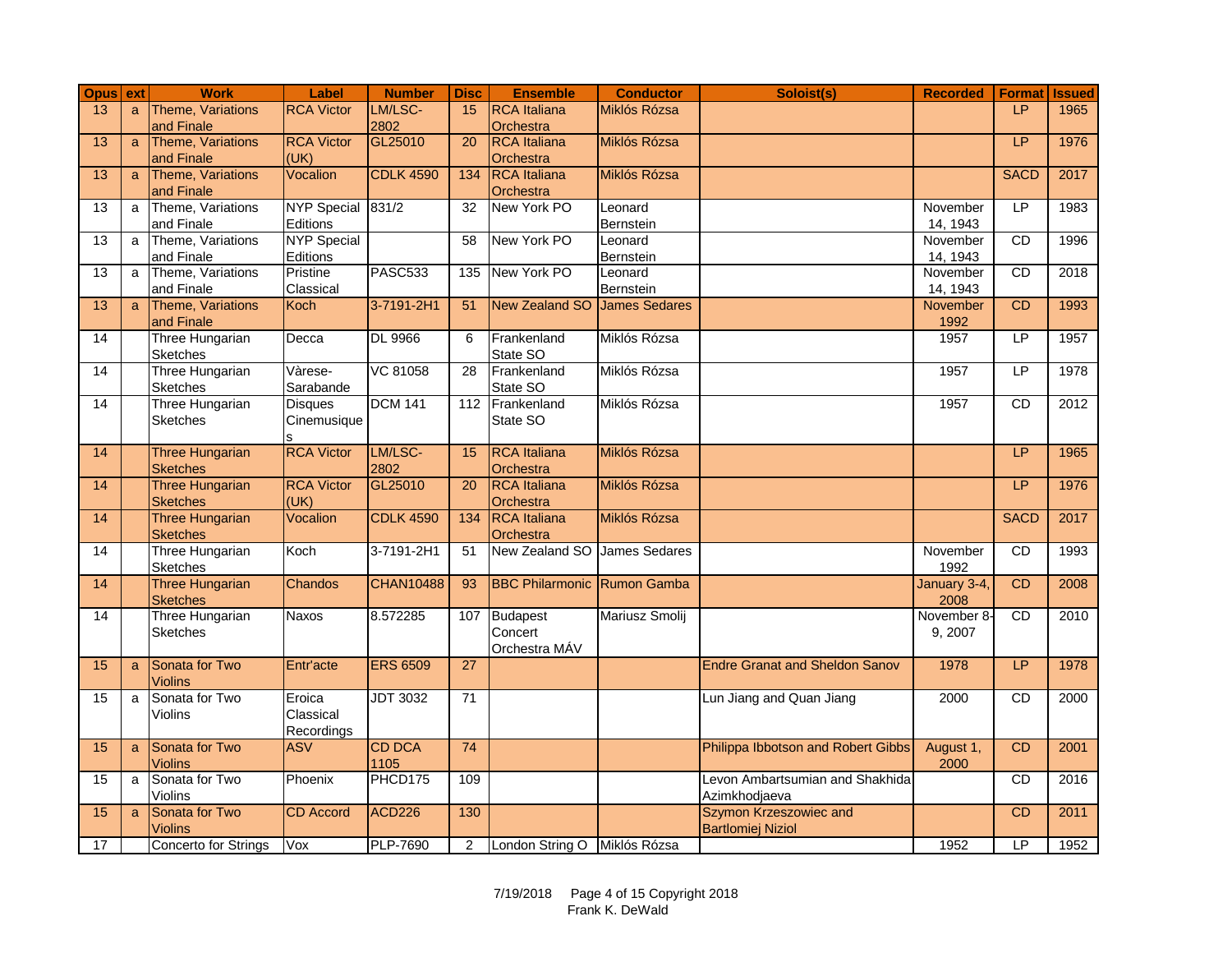| Opus ext        |              | <b>Work</b>                             | Label                               | <b>Number</b>                        | <b>Disc</b>     | <b>Ensemble</b>                    | <b>Conductor</b>       | Soloist(s)                                | <b>Recorded</b>         | <b>Format</b> | <b>Issued</b> |
|-----------------|--------------|-----------------------------------------|-------------------------------------|--------------------------------------|-----------------|------------------------------------|------------------------|-------------------------------------------|-------------------------|---------------|---------------|
| 17              |              | <b>Concerto for String</b><br>Orchestra | <b>MGM</b>                          | E3565                                | $\overline{7}$  | <b>MGM String O</b>                | <b>Carlos Surinach</b> |                                           | 1957                    | LP            | 1957          |
| 17              |              | <b>Concerto for String</b><br>Orchestra | <b>DRG</b>                          | <b>CDSBL</b><br>13101                | 41              | MGM String O                       | <b>Carlos Surinach</b> |                                           | 1957                    | <b>CD</b>     | 1988          |
| 17              |              | Concerto for Strings                    | Westminster                         | XWN 18805/<br><b>WST 14035</b>       | 11              | Vienna State<br>Opera O            | Miklós Rózsa           |                                           | 1959                    | LP            | 1959          |
| 17              |              | Concerto for Strings                    | Westminster WG-8353<br>Gold         |                                      | 23              | Vienna State<br>Opera O            | Miklós Rózsa           |                                           | 1959                    | LP            | 1977          |
| 17              |              | Concerto for Strings                    | ReDiscovery                         | <b>RD135</b>                         | 92              | Vienna State<br>Opera O            | Miklós Rózsa           |                                           | 1959                    | CD            | 2008          |
| 17              |              | <b>Concerto for String</b><br>Orchestra | Koch                                | 3-7152-2                             | 50              | <b>Berlin SO</b>                   | <b>Isaiah Jackson</b>  |                                           | April 1992              | CD            | 1992          |
| 17              |              | Concerto for String<br>Orchestra        | Koch                                | 3-7379-2                             | 62              | New Zealand SO James Sedares       |                        |                                           | April 1996              | <b>CD</b>     | 1997          |
| 17              |              | <b>Concerto for String</b><br>Orchestra | Ondine                              | <b>ODE 919-2</b>                     | 64              | Virtuosi di Kuhmo Peter Csaba      |                        |                                           | <b>July 1998</b>        | CD            | 1998          |
| 17              |              | Concerto for String<br>Orchestra        | Chandos                             | <b>CHAN</b><br>10738                 | 110             | <b>BBC Philarmonic Rumon Gamba</b> |                        |                                           | June 12,<br>2012        | CD            | 2012          |
| 19              | a            | Kaleidoscope                            | Westminster                         | <b>XWN 18805</b><br><b>WST 14035</b> | 11              | <b>Vienna State</b><br>Opera O     | Miklós Rózsa           |                                           | 1959                    | LP            | 1959          |
| 19              | a            | Kaleidoscope                            | Westminster<br>Gold                 | <b>WG-8353</b>                       | $\overline{23}$ | <b>Vienna State</b><br>Opera O     | Miklós Rózsa           |                                           | 1959                    | LP            | 1977          |
| 19              | a            | Kaleidoscope                            | ReDiscovery RD135                   |                                      | $\overline{92}$ | Vienna State<br>Opera O            | Miklós Rózsa           |                                           | 1959                    | CD            | 2008          |
| 19              |              | Kaleidoscope                            | Orion                               | <b>ORS 74137</b>                     | 18              |                                    |                        | <b>Albert Dominguez</b>                   | 1973                    | LP            | 1973          |
| 19              | b            | Kaleidoscope                            | <b>Cloud Nine</b><br><b>Records</b> | <b>CN 6001</b>                       | $\overline{36}$ |                                    |                        | Jonathan Snowden, f; Bryan<br>Evans, p    | December<br>20-21, 1986 | LP            | 1987          |
| 19              | $\mathbf b$  | Kaleidoscope                            | <b>Silva</b><br>Classics            | <b>SILKD 6006</b>                    | $\overline{54}$ |                                    |                        | Jonathan Snowden, f; Bryan<br>Evans, p    | December<br>20-21, 1986 | <b>CD</b>     | 1994          |
| 19              | $\mathbf{C}$ | Kaleidoscope                            | <b>BSX Records BSXCD8842</b>        |                                      | 95              |                                    |                        | Gregg Nestor & Raymond Burley,<br>quitars | April 1994              | <b>CD</b>     | 2008          |
| 19              | $\mathbf{C}$ | Kaleidoscope                            | Cambria                             | CD-1193                              | 105             |                                    |                        | Gregg Nestor & Raymond Burley,<br>guitars | April 1994              | CD            | 2009          |
| 19              |              | Kaleidoscope                            | Koch                                | $3 - 7435 - 2$                       | 67              |                                    |                        | <b>Sara Davis Buechner</b>                | 1999                    | CD            | 1999          |
| 20              |              | Piano Sonata                            | Capitol                             | 8376                                 | 8               |                                    |                        | <b>Leonard Pennario</b>                   | December<br>19-21, 1956 | LP            | 1957          |
| 20              |              | Piano Sonata                            | <b>MSR</b><br>Classics              | <b>MS1188</b>                        | 81              |                                    |                        | <b>Leonard Pennario</b>                   | December<br>19-21, 1956 | CD            | 2007          |
| 20              |              | Piano Sonata                            | <b>Orion</b>                        | <b>ORS 74137</b>                     | 18              |                                    |                        | <b>Albert Dominguez</b>                   | 1973                    | LP.           | 1973          |
| $\overline{20}$ |              | Piano Sonata                            | Unicorn                             | UN1-72029                            | 29              |                                    |                        | <b>Eric Parkin</b>                        | January 5,<br>1978      | LP            | 1979          |
| 20              |              | Piano Sonata                            | Cambria                             | CD-1081                              | 52              |                                    |                        | <b>Eric Parkin</b>                        | January 5,<br>1978      | CD            | 1993          |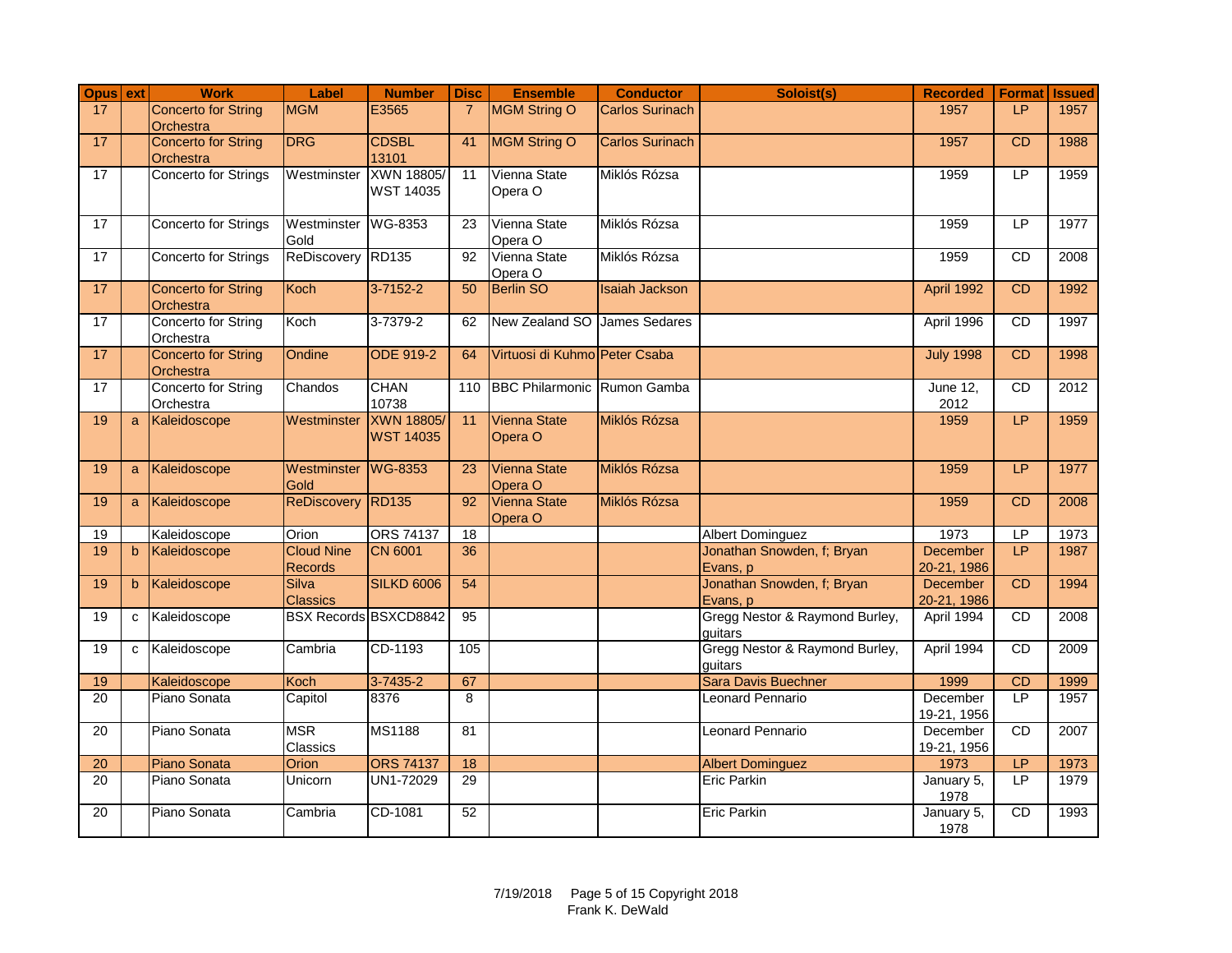|                                               | Opus ext    | <b>Work</b>                                                                                                                                                      | Label                                                                | <b>Number</b>                                                                          | <b>Disc</b>                | <b>Ensemble</b>                                                  | <b>Conductor</b>                                                                     | Soloist(s)                       | <b>Recorded</b>                                                  | <b>Format Issued</b>        |                                      |
|-----------------------------------------------|-------------|------------------------------------------------------------------------------------------------------------------------------------------------------------------|----------------------------------------------------------------------|----------------------------------------------------------------------------------------|----------------------------|------------------------------------------------------------------|--------------------------------------------------------------------------------------|----------------------------------|------------------------------------------------------------------|-----------------------------|--------------------------------------|
| $\overline{20}$                               |             | Piano Sonata                                                                                                                                                     | <b>Medallion</b>                                                     | <b>ML 314</b>                                                                          | 31                         |                                                                  |                                                                                      | <b>Robert Hammond</b>            | October 3.                                                       | LP                          | 1983                                 |
|                                               |             |                                                                                                                                                                  |                                                                      |                                                                                        |                            |                                                                  |                                                                                      |                                  | 1982                                                             |                             |                                      |
| 20                                            |             | Piano Sonata                                                                                                                                                     | Koch                                                                 | 3-7435-2                                                                               | 67                         |                                                                  |                                                                                      | Sara Davis Buechner              | 1999                                                             | CD                          | 1999                                 |
| $\overline{20}$                               |             | Piano Sonata                                                                                                                                                     | Cambria                                                              | <b>CT 108</b>                                                                          | 86                         |                                                                  |                                                                                      | <b>John Crown</b>                | January 24,                                                      | $\overline{\text{CS}}$      |                                      |
|                                               |             |                                                                                                                                                                  | <b>Historical</b>                                                    |                                                                                        |                            |                                                                  |                                                                                      |                                  | 1965                                                             |                             |                                      |
| $\overline{20}$                               |             | Piano Sonata                                                                                                                                                     | Divine Art                                                           | dda25052                                                                               | 97                         |                                                                  |                                                                                      | Peter Seivewright                | October 29,                                                      | CD                          | 2009                                 |
|                                               |             |                                                                                                                                                                  |                                                                      |                                                                                        |                            |                                                                  |                                                                                      |                                  | 2007                                                             |                             |                                      |
| 20                                            |             | Piano Sonata                                                                                                                                                     | <b>K</b> Dream                                                       | KDM <sub>1</sub>                                                                       | $\overline{132}$           |                                                                  |                                                                                      | Emmanuelle Moriat, p             |                                                                  | CD                          | 2017                                 |
|                                               |             |                                                                                                                                                                  | <b>Music</b>                                                         |                                                                                        |                            |                                                                  |                                                                                      |                                  |                                                                  |                             |                                      |
| 20                                            |             | Piano Sonata                                                                                                                                                     | <b>Bridge</b>                                                        | Bridge 9388                                                                            | 113                        |                                                                  |                                                                                      | <b>Martin Perry</b>              | August 27,                                                       | CD                          | 2013                                 |
|                                               |             |                                                                                                                                                                  |                                                                      |                                                                                        |                            |                                                                  |                                                                                      |                                  | 2008                                                             |                             |                                      |
| $\overline{21}$                               |             | <b>To Everything There</b>                                                                                                                                       | Music Library 7071                                                   |                                                                                        | $\overline{4}$             | Columbia                                                         | <b>Harry Robert</b>                                                                  |                                  | 1955                                                             | LP                          | 1955                                 |
|                                               |             | Is a Season                                                                                                                                                      |                                                                      |                                                                                        |                            | <b>University</b>                                                | Wilson                                                                               |                                  |                                                                  |                             |                                      |
|                                               |             |                                                                                                                                                                  |                                                                      |                                                                                        |                            | Teacher's                                                        |                                                                                      |                                  |                                                                  |                             |                                      |
|                                               |             |                                                                                                                                                                  |                                                                      |                                                                                        |                            | <b>College Choir</b>                                             |                                                                                      |                                  |                                                                  |                             |                                      |
| 21                                            |             | To Everything There                                                                                                                                              | Dot                                                                  | <b>DLP</b>                                                                             | 12                         | Hollywood                                                        | Norman Söreng                                                                        |                                  |                                                                  | LP                          | 1960                                 |
|                                               |             | Is a Season                                                                                                                                                      |                                                                      | 3304/25304                                                                             |                            | Methodist Church Wright                                          |                                                                                      |                                  |                                                                  |                             |                                      |
|                                               |             |                                                                                                                                                                  |                                                                      |                                                                                        |                            | Choir                                                            |                                                                                      |                                  |                                                                  |                             |                                      |
| 21                                            |             | <b>To Everything There</b>                                                                                                                                       | Entr'acte                                                            | <b>ERS 6512</b>                                                                        | 26                         | Choir of the West Maurice H.                                     |                                                                                      |                                  |                                                                  | <b>LP</b>                   | 1978                                 |
|                                               |             | Is a Season                                                                                                                                                      |                                                                      |                                                                                        |                            |                                                                  | <b>Skones</b>                                                                        |                                  |                                                                  |                             |                                      |
| 22                                            |             | String Quartet No. 1                                                                                                                                             | Vox                                                                  | <b>SVBX 5109</b>                                                                       | 25                         | New World                                                        |                                                                                      |                                  | January                                                          | LP                          | 1978                                 |
|                                               |             |                                                                                                                                                                  |                                                                      |                                                                                        |                            | Quartet                                                          |                                                                                      |                                  | 1978                                                             |                             |                                      |
| $\overline{22}$                               |             | String Quartet No. 1                                                                                                                                             | Vox                                                                  | <b>CDX 5071</b>                                                                        | 49                         | <b>New World</b>                                                 |                                                                                      |                                  | January                                                          | CD                          | 1992                                 |
|                                               |             |                                                                                                                                                                  |                                                                      |                                                                                        |                            | Quartet                                                          |                                                                                      |                                  | 1978                                                             |                             |                                      |
| $\overline{22}$                               |             | <b>String Quartet No. 1</b>                                                                                                                                      | Laurel                                                               | <b>LR-842CD</b>                                                                        | 38                         | <b>Pro Arte Quartet</b>                                          |                                                                                      |                                  | 1988                                                             | CD                          | 1988                                 |
| $\overline{22}$                               |             | String Quartet No. 1                                                                                                                                             | <b>ASV</b>                                                           | CD DCA                                                                                 | 74                         | <b>Flesch Quartet</b>                                            |                                                                                      |                                  | January 20-                                                      | CD                          | 2001                                 |
|                                               |             |                                                                                                                                                                  |                                                                      | 1105                                                                                   |                            |                                                                  |                                                                                      |                                  | 21, 2000                                                         |                             |                                      |
| $\overline{22}$                               |             | <b>String Quartet No. 1</b>                                                                                                                                      | <b>Naxos</b>                                                         | 8.572903                                                                               | 116                        | <b>Tippett Quartet</b>                                           |                                                                                      |                                  | November                                                         | CD                          | 2013                                 |
|                                               |             |                                                                                                                                                                  |                                                                      |                                                                                        |                            |                                                                  |                                                                                      |                                  | 22-24, 2011                                                      |                             |                                      |
| 22                                            | a           | Andante for String                                                                                                                                               | Koch                                                                 | $3 - 7152 - 2$                                                                         | 50                         | Berlin SO                                                        | Isaiah Jackson                                                                       |                                  | April 1992                                                       | CD                          | 1992                                 |
|                                               |             | Orchestra                                                                                                                                                        |                                                                      |                                                                                        |                            |                                                                  |                                                                                      |                                  |                                                                  |                             |                                      |
| 22                                            | a           | <b>Andante for String</b>                                                                                                                                        | Koch                                                                 | 3-7379-2                                                                               | 62                         | New Zealand SO James Sedares                                     |                                                                                      |                                  | April 1996                                                       | CD                          | 1997                                 |
|                                               |             | Orchestra                                                                                                                                                        |                                                                      |                                                                                        |                            |                                                                  |                                                                                      |                                  |                                                                  |                             |                                      |
|                                               | a           | The Vintner's                                                                                                                                                    |                                                                      |                                                                                        | 10                         |                                                                  |                                                                                      |                                  | 1958                                                             | LP                          | 1958                                 |
|                                               |             |                                                                                                                                                                  |                                                                      |                                                                                        |                            |                                                                  |                                                                                      |                                  |                                                                  |                             |                                      |
|                                               |             |                                                                                                                                                                  |                                                                      |                                                                                        |                            |                                                                  |                                                                                      |                                  |                                                                  | <b>LP</b>                   |                                      |
|                                               |             |                                                                                                                                                                  |                                                                      |                                                                                        |                            |                                                                  |                                                                                      |                                  |                                                                  |                             |                                      |
|                                               |             |                                                                                                                                                                  |                                                                      |                                                                                        |                            |                                                                  |                                                                                      |                                  |                                                                  |                             |                                      |
|                                               |             |                                                                                                                                                                  |                                                                      |                                                                                        |                            |                                                                  |                                                                                      |                                  |                                                                  |                             |                                      |
|                                               |             |                                                                                                                                                                  |                                                                      |                                                                                        |                            |                                                                  |                                                                                      |                                  |                                                                  |                             |                                      |
|                                               |             |                                                                                                                                                                  |                                                                      |                                                                                        |                            |                                                                  |                                                                                      |                                  |                                                                  |                             |                                      |
|                                               |             |                                                                                                                                                                  |                                                                      |                                                                                        |                            |                                                                  |                                                                                      |                                  |                                                                  |                             |                                      |
|                                               |             |                                                                                                                                                                  |                                                                      |                                                                                        |                            |                                                                  |                                                                                      |                                  |                                                                  |                             |                                      |
|                                               |             |                                                                                                                                                                  |                                                                      |                                                                                        |                            |                                                                  |                                                                                      |                                  |                                                                  |                             |                                      |
|                                               |             |                                                                                                                                                                  |                                                                      |                                                                                        |                            |                                                                  |                                                                                      |                                  |                                                                  |                             |                                      |
| 23<br>23<br>23<br>23<br>23<br>$\overline{23}$ | a<br>a<br>a | Daughter<br>The Vintner's<br>Daughter<br>The Vintner's<br>Daughter<br>The Vintner's<br>Daughter<br>The Vintner's<br>Daughter<br>The Vintner's<br><b>Daughter</b> | <b>MGM</b><br>Citadel<br><b>DRG</b><br>Citadel<br>Unicorn<br>Cambria | SE3645<br>CT 6001<br><b>CDSBL</b><br>13101<br>CTD 88139<br><b>UN1-72029</b><br>CD-1081 | 21<br>41<br>70<br>29<br>52 | FrankenlandSO<br>FrankenlandSO<br>FrankenlandSO<br>FrankenlandSO | <b>Erich Kloss</b><br><b>Erich Kloss</b><br><b>Erick Kloss</b><br><b>Erich Kloss</b> | Eric Parkin, p<br>Eric Parkin, p | 1958<br>1958<br>1958<br>January 5,<br>1978<br>January 5,<br>1978 | CD<br><b>CD</b><br>LP<br>CD | 1976<br>1988<br>2000<br>1979<br>1993 |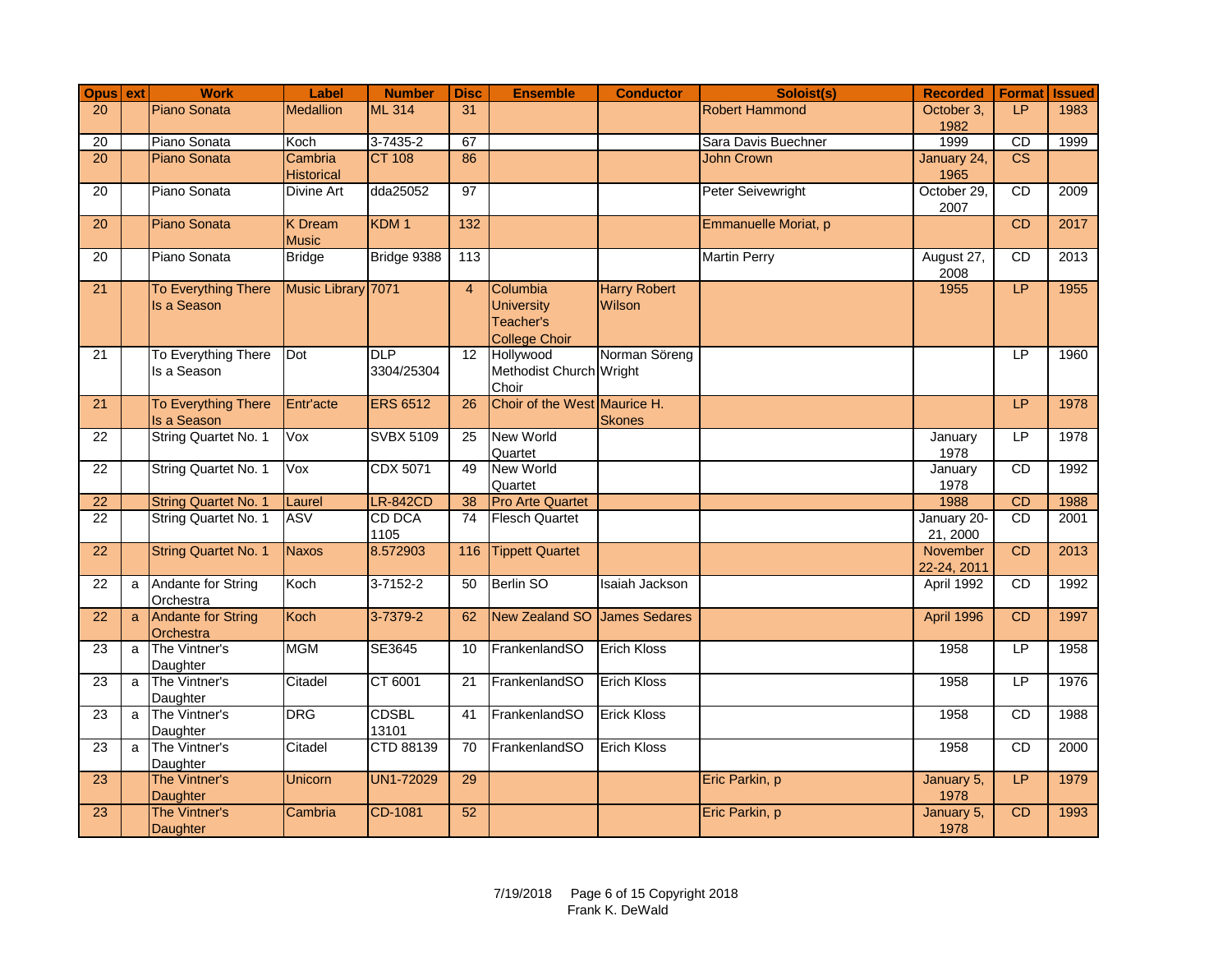| Opus ext        |   | <b>Work</b>                        | Label               | <b>Number</b>    | <b>Disc</b>     | <b>Ensemble</b>                                | <b>Conductor</b>       | Soloist(s)                      | <b>Recorded</b>      | <b>Format</b> | <b>Issued</b> |
|-----------------|---|------------------------------------|---------------------|------------------|-----------------|------------------------------------------------|------------------------|---------------------------------|----------------------|---------------|---------------|
| 23              | a | The Vintner's                      | Koch                | 3-7244-2         | 55              | New Zealand SO                                 | <b>James Sedares</b>   |                                 | May 1993             | <b>CD</b>     | 1994          |
|                 |   | Daughter                           |                     |                  |                 |                                                |                        |                                 |                      |               |               |
| 23              |   | The Vintner's                      | Koch                | $3 - 7435 - 2$   | 67              |                                                |                        | <b>Sara Davis Buechner</b>      | 1999                 | <b>CD</b>     | 1999          |
|                 |   | Daughter                           |                     |                  |                 |                                                |                        |                                 |                      |               |               |
| $\overline{23}$ | a | The Vintner's                      | Chandos             | <b>CHAN</b>      | 108             | <b>BBC Philarmonic Rumon Gamba</b>             |                        |                                 | June 16-17,          | CD            | 2011          |
| $\overline{24}$ |   | Daughter<br><b>Violin Concerto</b> | <b>RCA</b>          | 10674<br>LM-2027 | 5               | Dallas SO                                      | <b>Walter Hendl</b>    | <b>Jascha Heifetz</b>           | 2009<br>March 27,    | LP            | 1956          |
|                 |   |                                    |                     |                  |                 |                                                |                        |                                 | 1956                 |               |               |
| $\overline{24}$ |   | <b>Violin Concerto</b>             | <b>RCA</b>          | LM/LSC-          | 13              | Dallas SO                                      | <b>Walter Hendl</b>    | <b>Jascha Heifetz</b>           | March 27,            | LP            | 1964          |
|                 |   |                                    |                     | 2767             |                 |                                                |                        |                                 | 1956                 |               |               |
| $\overline{24}$ |   | <b>Violin Concerto</b>             | <b>RCA</b>          | 7963-2-RG        | 39              | Dallas SO                                      | <b>Walter Hendl</b>    | Jascha Heifetz                  | March 27,            | CD            | 1988          |
|                 |   |                                    |                     |                  |                 |                                                |                        |                                 | 1956                 |               |               |
| $\overline{24}$ |   | <b>Violin Concerto</b>             | <b>RCA</b>          | 09026-           | 53              | Dallas SO                                      | <b>Walter Hendl</b>    | Jascha Heifetz                  | March 27,            | CD            | 1994          |
|                 |   |                                    |                     | 61752            |                 |                                                |                        |                                 | 1956                 |               |               |
| 24              |   | <b>Violin Concerto</b>             | Sony/BMG            | 721742           | 87              | Dallas SO                                      | <b>Walter Hendl</b>    | <b>Jascha Heifetz</b>           | March 27,            | CD            | 2008          |
|                 |   |                                    | <b>Masterworks</b>  |                  |                 |                                                |                        |                                 | 1956                 |               |               |
| 24              |   | <b>Violin Concerto</b>             | Koch                | 3-7379-2         | 62              | New Zealand SO James Sedares                   |                        | Igor Gruppman                   | April 1996           | CD            | 1997          |
| 24              |   | <b>Violin Concerto</b>             | <b>Telarc</b>       | CD-80518         | $\overline{73}$ | <b>Atlanta SO</b>                              | <b>Yoel Levi</b>       | <b>Robert McDuffie</b>          | March 7-8,           | CD            | 2000          |
|                 |   |                                    |                     |                  |                 |                                                |                        |                                 | 1999                 |               |               |
| 24              |   | <b>Violin Concerto</b>             | <b>Naxos</b>        | 8.57035          | 85              | <b>Russian PO</b>                              | <b>Dmitry</b>          | Anastasia Khitruk               | March 10-            | CD            | 2007          |
|                 |   |                                    |                     |                  |                 |                                                | Yablonsky              |                                 | 14, 2007             |               |               |
| 24              |   | <b>Violin Concerto</b>             | Orchid              | <b>ORC100005</b> | 100             | Dusseldorf                                     | Yasuo                  | <b>Matthew Trusler</b>          | <b>June, 2008</b>    | CD            | 2009          |
|                 |   | <b>Violin Concerto</b>             | <b>Classics</b>     | <b>CHAN</b>      | 110             | Symphony<br><b>BBC Philarmonic Rumon Gamba</b> | Shinozaki              | Jennifer Pike                   |                      | CD            | 2012          |
| 24              |   |                                    | Chandos             | 10738            |                 |                                                |                        |                                 | January 7,<br>2012   |               |               |
| $\overline{24}$ |   | <b>Violin Concerto</b>             |                     | <b>AD117</b>     | 136             |                                                |                        | Christophe Boulier, v; Philippa |                      | CD            | 2018          |
|                 |   |                                    |                     |                  |                 |                                                |                        | Neuteboom, p                    |                      |               |               |
| $\overline{25}$ |   | Hungarian Serenade                 | <b>Concert Hall</b> | $G-4$            | 3               | La Jolla Musical                               | Nikolai Sokoloff       |                                 | 1953                 | LP            | 1953          |
|                 |   |                                    |                     |                  |                 | Arts Festival O                                |                        |                                 |                      |               |               |
| $\overline{25}$ |   | <b>Hungarian Serenade</b>          | <b>MGM</b>          | E-3631           | 9               | <b>MGMO</b>                                    | <b>Arthur Winograd</b> |                                 | 1958                 | LP            | 1958          |
|                 |   |                                    |                     |                  |                 |                                                |                        |                                 |                      |               |               |
| 25              |   | Hungarian Serenade                 | <b>MGM</b>          | SE3645           | 10              | Frankenland                                    | <b>Erich Kloss</b>     |                                 | 1958                 | LP            | 1958          |
|                 |   |                                    |                     |                  |                 | State SO                                       |                        |                                 |                      |               |               |
| $\overline{25}$ |   | Hungarian Serenade                 | Citadel             | CT 6001          | 21              | Frankenland                                    | <b>Erich Kloss</b>     |                                 | 1958                 | LP            | 1976          |
|                 |   |                                    |                     |                  |                 | State SO                                       |                        |                                 |                      |               |               |
| 25              |   | Hungarian Serenade                 | <b>DRG</b>          | <b>CDSBL</b>     | 41              | Frankenland                                    | <b>Erich Kloss</b>     |                                 | 1958                 | <b>CD</b>     | 1988          |
|                 |   |                                    |                     | 13101            |                 | State SO                                       |                        |                                 |                      |               |               |
| 25              |   | Hungarian Serenade                 | Citadel             | CTD 88139        | 70              | Frankenland                                    | <b>Erich Kloss</b>     |                                 | 1958                 | <b>CD</b>     | 2000          |
|                 |   |                                    |                     |                  |                 | State SO                                       |                        |                                 |                      |               |               |
| 25              |   | <b>Hungarian Serenade</b>          | Chandos             | <b>CHAN10488</b> | 93              | <b>BBC Philarmonic Rumon Gamba</b>             |                        |                                 | January 3-4,<br>2008 | CD            | 2008          |
| 25              |   | Hungarian Serenade                 | Naxos               | 8.570925         | 96              | <b>Budapest</b>                                | Mariusz Smolij         |                                 | November 7           | CD            | 2008          |
|                 |   |                                    |                     |                  |                 | Concert                                        |                        |                                 | 10, 2007             |               |               |
|                 |   |                                    |                     |                  |                 | Orchestra MÁV                                  |                        |                                 |                      |               |               |
| 26              |   | Overture to a                      | Decca               | <b>DL 9966</b>   | 6               | Frankenland                                    | Miklós Rózsa           |                                 | 1957                 | LP            | 1957          |
|                 |   | <b>Symphony Concert</b>            |                     |                  |                 | State SO                                       |                        |                                 |                      |               |               |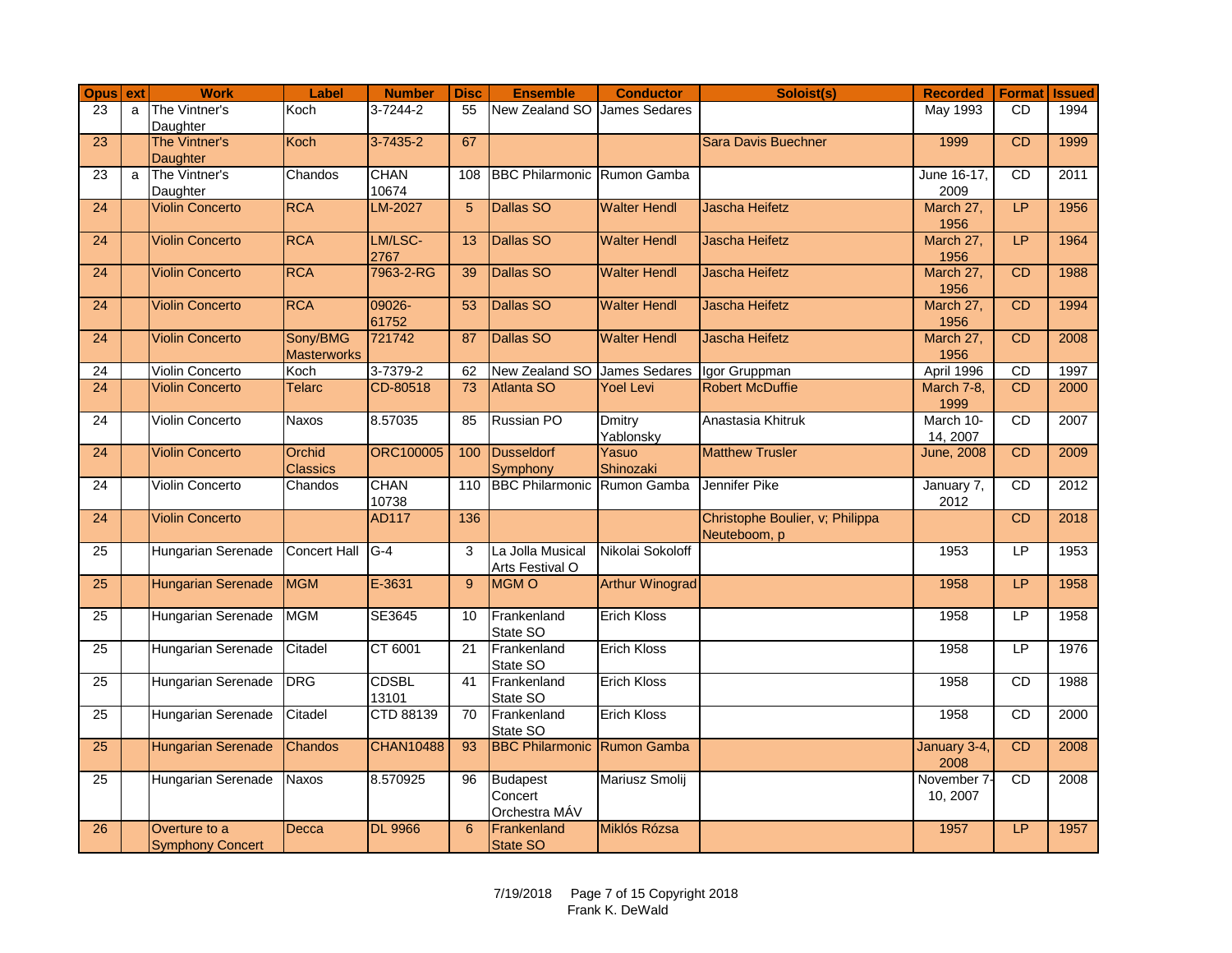| <b>Opus</b> ext |   | <b>Work</b>                              | Label                         | <b>Number</b>    | <b>Disc</b> | <b>Ensemble</b>                    | <b>Conductor</b>      | Soloist(s)             | <b>Recorded</b>          | <b>Format</b> | <b>Issued</b>  |
|-----------------|---|------------------------------------------|-------------------------------|------------------|-------------|------------------------------------|-----------------------|------------------------|--------------------------|---------------|----------------|
| 26              |   | Overture to a                            | Vàrese-                       | <b>VC 81058</b>  | 28          | Frankenland                        | Miklós Rózsa          |                        | 1957                     | LP            | 1978           |
|                 |   | <b>Symphony Concert</b>                  | Sarabande                     | <b>DCM 141</b>   |             | State SO                           |                       |                        |                          |               |                |
| $\overline{26}$ |   | Overture to a<br><b>Symphony Concert</b> | <b>Disques</b><br>Cinemusique |                  | 112         | Frankenland<br>State SO            | Miklós Rózsa          |                        | 1957                     | <b>CD</b>     | 2012           |
|                 |   |                                          |                               |                  |             |                                    |                       |                        |                          |               |                |
| 26              | a | Overture to a                            | <b>RCA Victor</b>             | LM/LSC-          | 15          | <b>RCA</b> Italiana                | Miklós Rózsa          |                        |                          | LP            | 1965           |
|                 |   | <b>Symphony Concert</b>                  |                               | 2802             |             | Orchestra                          |                       |                        |                          |               |                |
| $\overline{26}$ | a | Overture to a                            | <b>RCA Victor</b>             | GL25010          | 20          | RCA Italiana                       | Miklós Rózsa          |                        |                          | LP            | 1976           |
| 26              |   | <b>Symphony Concert</b><br>Overture to a | (UK)<br>Vocalion              | CD:L 4590        |             | Orchestra<br>134 RCA Italiana      | Miklós Rózsa          |                        |                          | <b>SACD</b>   | 2017           |
|                 | a | <b>Symphony Concert</b>                  |                               |                  |             | Orchestra                          |                       |                        |                          |               |                |
| 26              | a | Overture to a                            | Koch                          | 3-7191-2H1       | 51          | New Zealand SO James Sedares       |                       |                        | <b>November</b>          | <b>CD</b>     | 1993           |
|                 |   | <b>Symphony Concert</b>                  |                               |                  |             |                                    |                       |                        | 1992                     |               |                |
| 26              | a | Overture to a                            | Chandos                       | <b>CHAN10488</b> | 93          | <b>BBC Philarmonic Rumon Gamba</b> |                       |                        | January 3-4,             | CD            | 2008           |
|                 |   | <b>Symphony Concert</b>                  |                               |                  |             |                                    |                       |                        | 2008                     |               |                |
| 26              | a | Overture to a<br><b>Symphony Concert</b> | <b>Naxos</b>                  | 8.572285         |             | 107 Budapest<br>Concert            | <b>Mariusz Smolij</b> |                        | September<br>12-14, 2009 | <b>CD</b>     | 2010           |
|                 |   |                                          |                               |                  |             | Orchestra MÁV                      |                       |                        |                          |               |                |
| 27              |   | Sonatina for Solo                        | Grossmont                     | FM-74051         | 16          |                                    |                       | <b>Charles MacLeod</b> | $\overline{?}$           | LP            | $\overline{?}$ |
|                 |   | Clarinet                                 |                               |                  |             |                                    |                       |                        |                          |               |                |
| 27              |   | <b>Sonatina for Solo</b>                 | Citadel                       | CT-7004          | 24          |                                    |                       | <b>Ralph Gari</b>      | 1978                     | LP            | 1978           |
|                 |   | <b>Clarinet</b>                          |                               |                  |             |                                    |                       |                        |                          |               |                |
| 27              |   | Sonatina for Solo<br>Clarinet            | Crystal                       | $S-731$          | 35          |                                    |                       | Larry Combs            | 1986                     | LP            | 1986           |
| $\overline{27}$ |   | Sonatina for Solo                        | Crystal                       | CD731            | 79          |                                    |                       | <b>Larry Combs</b>     | 1986                     | CD            | 2005           |
|                 |   | Clarinet                                 |                               |                  |             |                                    |                       |                        |                          |               |                |
| $\overline{27}$ |   | Sonatina for Solo                        | Crystal                       | <b>CD739</b>     | 102         |                                    |                       | <b>Tasha Warren</b>    | 2007                     | <b>CD</b>     | 2009           |
|                 |   | <b>Clarinet</b>                          |                               |                  |             |                                    |                       |                        |                          |               |                |
| 27              |   | Sonatina for Solo                        | Avie                          | 2311             | 120         |                                    |                       | Jean Johnson           | December 8.              | CD            | 2014           |
| 27              |   | Clarinet<br>Sonatina for Solo            | Orlando                       | or 0012          | 125         |                                    |                       | Dimitri Ashkenazy      | 10, 2013<br>March 8-9,   | <b>CD</b>     | 2015           |
|                 |   | <b>Clarinet</b>                          | <b>Records</b>                |                  |             |                                    |                       |                        | 1996                     |               |                |
| 27              |   | Sonatina for Solo                        | <b>Champs Hill</b>            | 132              | 133         |                                    |                       | <b>Robert Plane</b>    |                          | <b>CD</b>     | 2017           |
|                 |   | Clarinet                                 | Records                       |                  |             |                                    |                       |                        |                          |               |                |
| 28              |   | Notturno Ungherese                       | <b>RCA Victor</b>             | LM/LSC-          | 15          | <b>RCA</b> Italiana                | Miklós Rózsa          |                        |                          | LP            | 1965           |
| 28              |   | Notturno Ungherese                       | <b>RCA Victor</b>             | 2802<br>GL25010  | 20          | Orchestra<br><b>RCA</b> Italiana   | Miklós Rózsa          |                        |                          | LP.           | 1976           |
|                 |   |                                          | (UK)                          |                  |             | Orchestra                          |                       |                        |                          |               |                |
| 28              |   | Notturno Ungherese                       | <b>ReDiscovery</b>            | <b>RD135</b>     | 92          | <b>RCA</b> Italiana                | Miklós Rózsa          |                        |                          | <b>CD</b>     | 2008           |
|                 |   |                                          |                               |                  |             | Orchestra                          |                       |                        |                          |               |                |
| 28              |   | Notturno Ungherese                       | Vocalion                      | <b>CDLK 4590</b> |             | 134 RCA Italiana                   | Miklós Rózsa          |                        |                          | <b>SACD</b>   | 2017           |
|                 |   |                                          |                               |                  |             | Orchestra                          |                       |                        |                          |               |                |
| 28              |   | Notturno Ungherese                       | Koch                          | 3-7191-2H1       | 51          | New Zealand SO James Sedares       |                       |                        | November<br>1992         | <b>CD</b>     | 1993           |
| 28              |   | Notturno Ungherese                       | CDO                           | 999 839-2        | 78          | Philharmonia                       | <b>Werner Andreas</b> |                        | May 26-30,               | CD            | 2005           |
|                 |   |                                          |                               |                  |             | Hungarica                          | Albert                |                        | 1998                     |               |                |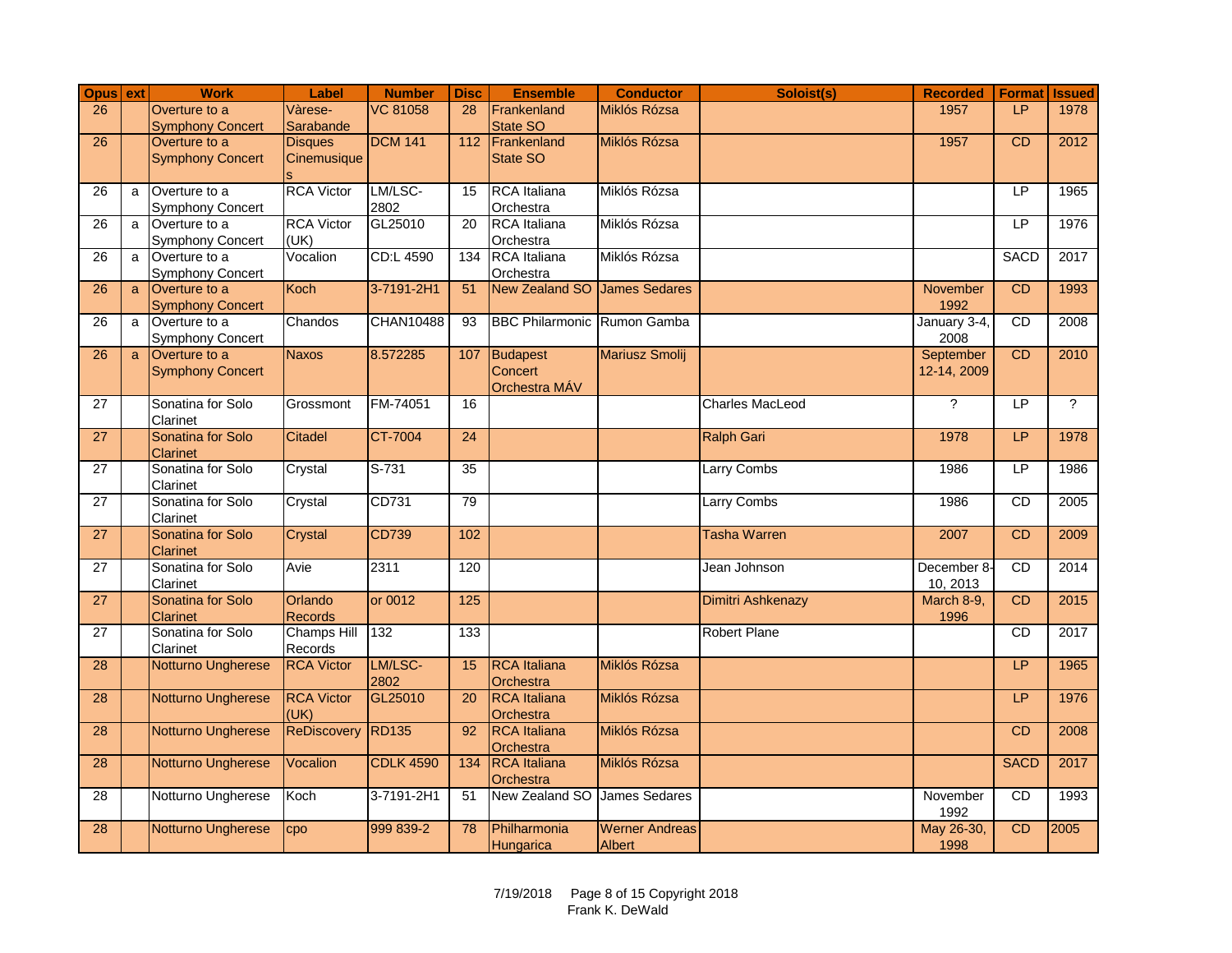| Opus ext |   | <b>Work</b>           | Label                   | <b>Number</b>        | <b>Disc</b> | <b>Ensemble</b>                    | <b>Conductor</b>            | Soloist(s)                                        | <b>Recorded</b>     |                | <b>Format Issued</b> |
|----------|---|-----------------------|-------------------------|----------------------|-------------|------------------------------------|-----------------------------|---------------------------------------------------|---------------------|----------------|----------------------|
| 28       |   | Notturno Ungherese    | Naxos                   | 8.572285             | 107         | <b>Budapest</b>                    | Mariusz Smolii              |                                                   | September           | <b>CD</b>      | 2010                 |
|          |   |                       |                         |                      |             | Concert                            |                             |                                                   | 12-14, 2009         |                |                      |
|          |   |                       |                         |                      |             | Orchestra MÁV                      |                             |                                                   |                     |                |                      |
| 28       |   | Notturno Ungherese    | Chandos                 | <b>CHAN</b><br>10674 | 108         | <b>BBC Philarmonic Rumon Gamba</b> |                             |                                                   | June 16-17,<br>2009 | <b>CD</b>      | 2011                 |
| 29       |   | Sinfonia Concertante  | Koch                    | $3 - 7304 - 2$       | 59          | New Zealand SO James Sedares       |                             | Igor Gruppman, v; Richard Boch, c                 | November            | CD             | 1988                 |
|          |   |                       |                         |                      |             |                                    |                             |                                                   | 1994                |                |                      |
| 29       |   | Sinfonia Concertante  | cpo                     | 999 839-2            | 78          | Philharmonia                       |                             | Werner Andreas András Agoston, v; László Fenjö, c | October 11-         | CD             | 2005                 |
|          |   |                       |                         |                      |             | Hungarica                          | <b>Albert</b>               |                                                   | 20, 2000            |                |                      |
| 29       |   | Sinfonia Concertante  | <b>ASV</b>              | <b>GLD 4018</b>      | 80          | <b>BBC Concert O</b>               | Barry                       | Philippe Graffin, v; Raphael                      | June 26-30,         | CD             | 2006                 |
|          |   |                       |                         |                      |             |                                    | Wordsworth                  | Wallfisch, c                                      | 2005                |                |                      |
| 29       |   | Sinfonia Concertante  | Alto                    | <b>ALC 1274</b>      | 126         | <b>BBC Concert O</b>               | <b>Barry</b>                | Philippe Graffin, v; Raphael                      | June 26-30,         | <b>CD</b>      | 2015                 |
|          |   |                       |                         |                      |             |                                    | Wordsworth                  | Wallfisch, c                                      | 2005                |                |                      |
| 29       |   | Sinfonia Concertante  | $\overline{\text{CSO}}$ | CD07-2               | 82          | Chicago                            | <b>Jean Martinon</b>        | Victor Aitay, v; Frank Miller, c                  | September           | <b>CD</b>      | 2007                 |
|          |   |                       |                         |                      |             | Symphony                           |                             |                                                   | 22, 1966            |                |                      |
| 29       |   | Sinfonia Concertante  | <b>Naxos</b>            | 8.57035              | 85          | Orchestra<br><b>Russian PO</b>     | <b>Dmitry</b>               | Anastasia Khitruk, v; Andrey                      | March 10-           | <b>CD</b>      | 2007                 |
|          |   |                       |                         |                      |             |                                    | Yablonsky                   | Tchekmazov, c                                     | 14, 2007            |                |                      |
| 29       |   | Sinfonia Concertante  | Equilibrium             | <b>EQ 121</b>        | 123         | <b>National</b>                    | <b>Steven Huang</b>         | Marjorie Bagley, v; Michael                       | March 24-           | C <sub>D</sub> | 2014                 |
|          |   |                       |                         |                      |             | Philharmonic of                    |                             | Carrera, c                                        | 24.2007             |                |                      |
|          |   |                       |                         |                      |             | Moldavia                           |                             |                                                   |                     |                |                      |
| 29       | a | Tema con Variazioni   | <b>RCA</b>              | LM/LSC-              | 14          | Unidentified CO                    |                             | Jascha Heifetz, v; Gregor                         | October 7,          | <b>LP</b>      | 1964                 |
|          |   |                       |                         | 2770                 |             |                                    |                             | Piatigorsky, c                                    | 1963                |                |                      |
| 29       | a | Tema con Variazioni   | <b>RCA</b>              | 7963-2-RG            | 39          | Unidentified CO                    |                             | Jascha Heifetz, v; Gregor                         | October 7,          | LP             | 1988                 |
|          |   |                       |                         |                      |             |                                    |                             | Piatigorsky, c                                    | 1963                |                |                      |
| 29       | a | Tema con Variazioni   | <b>RCA</b>              | 09026-               | 53          | <b>Unidentified CO</b>             |                             | Jascha Heifetz, v; Gregor                         | October 7,          | CD             | 1994                 |
| 29       | a | Tema con Variazioni   | Sony/BMG                | 61752<br>721742      | 87          | <b>Unidentified CO</b>             |                             | Piatigorsky, c<br>Jascha Heifetz, v; Gregor       | 1963<br>October 7,  | <b>CD</b>      | 2008                 |
|          |   |                       | Masterworks             |                      |             |                                    |                             | Piatigorsky, c                                    | 1963                |                |                      |
| 29       | a | Tema con Variazioni   | <b>Telarc</b>           | CD-80518             | 73          | <b>Atlanta SO</b>                  | <b>Yoel Levi</b>            | Robert McDuffie, v; Lynn Harrell, c               | March 7-8,          | CD             | 2000                 |
|          |   |                       |                         |                      |             |                                    |                             |                                                   | 1999                |                |                      |
| 29       | a | Tema con Variazioni   | <b>Medici Arts</b>      | 3072238              | 98          | Kremerata                          |                             | Gidon Kremer, v; Marta Sudraba, c                 | 2002                | <b>DVD</b>     | 2009                 |
|          |   |                       |                         |                      |             | <b>Baltica</b>                     |                             |                                                   |                     |                |                      |
| 29       | a | Tema con Variazioni   | <b>Haenssler</b>        | CD 93.301            | 115         |                                    |                             | Friedemann Eichhorn, v; Alexander                 | 2008[?]             | <b>CD</b>      | 2013                 |
|          |   |                       | <b>Classsic</b>         |                      |             |                                    |                             | Hulshoff, c                                       |                     |                |                      |
| 30       |   | The Vanities of Life  | Entr'acte               | <b>ERS 6512</b>      | 26          | Choir of the West Maurice H.       |                             |                                                   |                     | IP             | 1978                 |
|          |   |                       |                         |                      |             |                                    | Skones                      |                                                   |                     |                |                      |
| 31       |   | <b>Piano Concerto</b> | Pantheon                | <b>FSM 53 901</b>    | 30          | <b>Bavarian Radio</b><br>SO        | Wilfried<br><b>Böttcher</b> | <b>Leonard Pennario</b>                           | 1981                | LP             | 1982                 |
| 31       |   | <b>Piano Concerto</b> | Pantheon                | D07124               | 34          | <b>Bavarian Radio</b>              | <b>Wilfried</b>             | <b>Leonard Pennario</b>                           | 1981                | CD             | 1986                 |
|          |   |                       |                         |                      |             | <b>SO</b>                          | <b>Böttcher</b>             |                                                   |                     |                |                      |
| 31       |   | Piano Concerto        | Koch                    | $3-7402-2$           | 65          | New Zealand SO James Sedares       |                             | <b>Evelyn Chen</b>                                | February            | CD             | 1998                 |
|          |   |                       |                         |                      |             |                                    |                             |                                                   | 1997                |                |                      |
| 31       |   | <b>Piano Concerto</b> | <b>Naïve</b>            | V 4841               | 66          | North Hungarian                    | László Kóvacs               | <b>Danielle Laval</b>                             | September           | CD             | 1999                 |
|          |   |                       |                         |                      |             | SO, Miskolc                        |                             |                                                   | 1998                |                |                      |
| 32       |   | Cello Concerto        | Pantheon                | FSM 53 901           | 30          | Munich PO                          | Moshe Atzmón                | János Starker                                     | 1981                | LP             | 1982                 |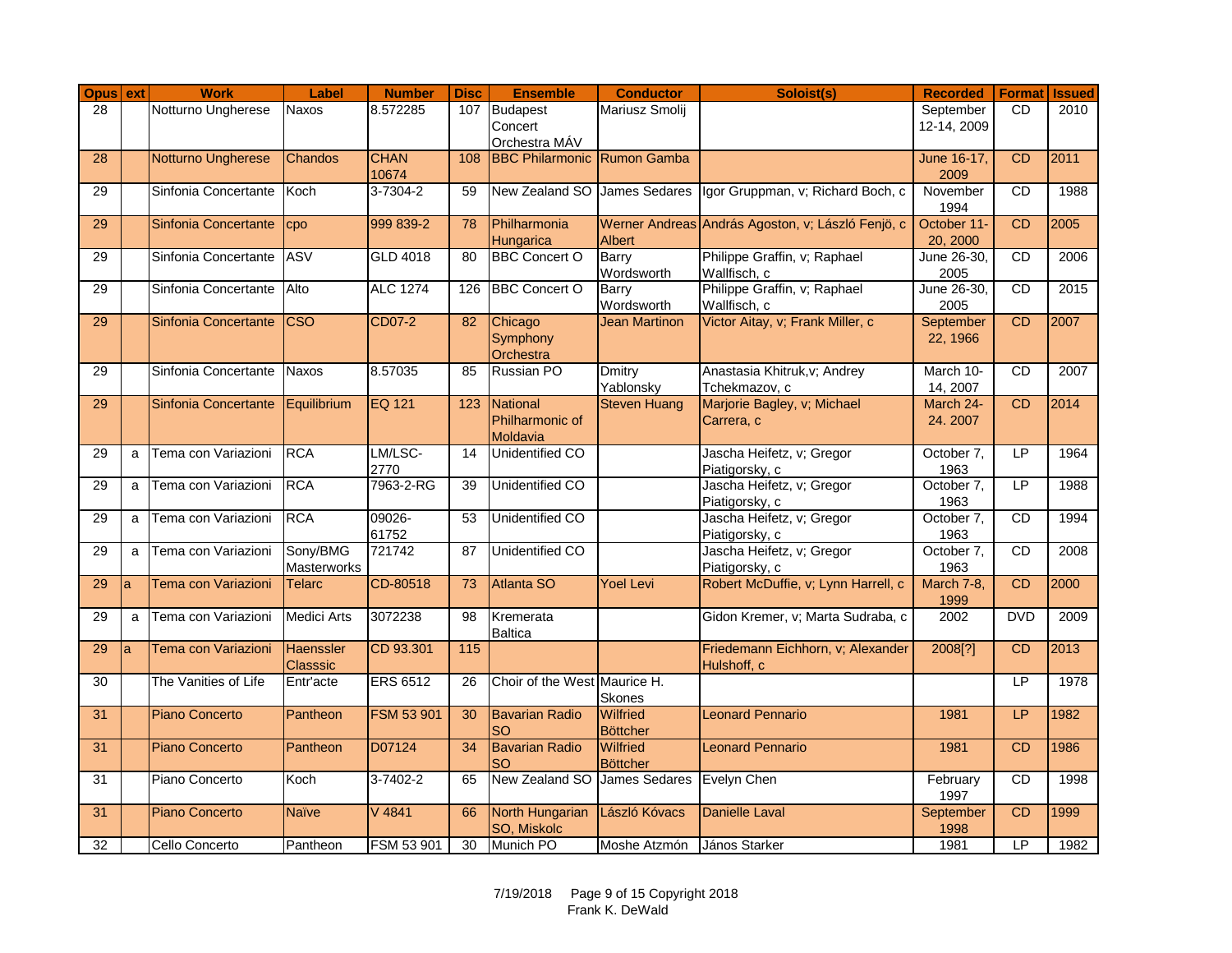| Opus ext        | <b>Work</b>           | Label             | <b>Number</b>     | <b>Disc</b>     | <b>Ensemble</b>                     | <b>Conductor</b>      | Soloist(s)           | <b>Recorded</b>       | <b>Format</b> Issued     |                |
|-----------------|-----------------------|-------------------|-------------------|-----------------|-------------------------------------|-----------------------|----------------------|-----------------------|--------------------------|----------------|
| $\overline{32}$ | Cello Concerto        | Pantheon          | D07124            | 34              | Munich PO                           | Moshe Atzmón          | János Starker        | 1981                  | CD                       | 1986           |
| 32              | <b>Cello Concerto</b> | Silva             | <b>SILKD 6011</b> | 60              | Pecs Hungarian                      | <b>Howard</b>         | <b>Peter Rejto</b>   | September             | <b>CD</b>                | 1996           |
|                 |                       | <b>Classics</b>   |                   |                 |                                     | Williams              |                      | 1995                  |                          |                |
| 32              | <b>Cello Concerto</b> | Equilibrium       | <b>EQ24</b>       | 68              | <b>Pecs Hungarian</b>               | <b>Howard</b>         | <b>Peter Rejto</b>   | September             | CD                       | 2007           |
| 32              | Cello Concerto        | Koch              | $3 - 7402 - 2$    | 65              | New Zealand SO James Sedares        | <b>Williams</b>       | <b>Brinton Smith</b> | 1995<br>February      | CD                       | 1998           |
|                 |                       |                   |                   |                 |                                     |                       |                      | 1997                  |                          |                |
| 32              | <b>Cello Concerto</b> | <b>Telarc</b>     | CD-80518          | 73              | Atlanta SO                          | <b>Yoel Levi</b>      | <b>Lynn Harrell</b>  | March 7-8,            | CD                       | 2000           |
|                 |                       |                   |                   |                 |                                     |                       |                      | 1999                  |                          |                |
| 32              | Cello Concerto        | <b>ASV</b>        | GLD 4018          | 80              | <b>BBC Concert O</b>                | Barry                 | Raphael Wallfisch    | June 26-30,           | CD                       | 2006           |
|                 |                       |                   |                   |                 |                                     | Wordsworth            |                      | 2005                  |                          |                |
| 32              | Cello Concerto        | Alto              | <b>ALC 1274</b>   | 126             | <b>BBC Concert O</b>                | <b>Barry</b>          | Raphael Wallfisch    | June 26-30,           | CD                       | 2015           |
|                 |                       |                   |                   |                 |                                     | Wordsworth            |                      | 2005                  |                          |                |
| 32              | <b>Cello Concerto</b> | Chandos           | <b>CHAN</b>       | 108             | <b>BBC Philarmonic Rumon Gamba</b>  |                       | <b>Paul Watkins</b>  | <b>June 16.</b>       | CD                       | 2011           |
|                 |                       |                   | 10674             |                 |                                     |                       |                      | 2010                  |                          |                |
| 33              | Tripartita            | Harmonia<br>Mundi | HMU<br>906010     | 42              | London SO                           | David Amos            |                      | <b>July 1990</b>      | CD                       | 1990           |
| 33              | Tripartita            | Kleos             | KL 5103           | 88              | London SO                           | David Amos            |                      | <b>July 1990</b>      | CD                       | $\overline{?}$ |
|                 |                       | Classics          |                   |                 |                                     |                       |                      |                       |                          |                |
| 33              | <b>Tripartita</b>     | cpo               | 999 839-2         | 78              | Philharmonia                        | <b>Werner Andreas</b> |                      | May 26-30,            | CD                       | 2005           |
|                 |                       |                   |                   |                 | Hungarica                           | <b>Albert</b>         |                      | 1998                  |                          |                |
| 33              | Tripartita            | Chandos           | <b>CHAN10488</b>  | 93              | <b>BBC Philarmonic Rumon Gamba</b>  |                       |                      | January 3-4,          | CD                       | 2008           |
|                 |                       |                   |                   |                 |                                     |                       |                      | 2008                  |                          |                |
| 34              | The 23rd Psalm        | Entr'acte         | <b>ERS 6512</b>   | 26              | Choir of the West Maurice H.        |                       |                      |                       | LP                       | 1978           |
|                 |                       |                   |                   |                 |                                     | <b>Skones</b>         |                      |                       |                          |                |
| 34              | The 23rd Psalm        | Regent            |                   |                 | 117 St. Louis                       | <b>Philip Barnes</b>  |                      | February 24-          | CD                       | 2013           |
| 34              | The 23rd Psalm        | Intrada           | <b>MAF 7132</b>   | 122             | <b>Chamber Chorus</b><br>Winchester | <b>George Castle</b>  |                      | 27, 2013<br>March 10- | CD                       | 2014           |
|                 |                       |                   |                   |                 | Cathedral                           |                       |                      | 12, 2013              |                          |                |
|                 |                       |                   |                   |                 | <b>Chamber Choir</b>                |                       |                      |                       |                          |                |
| 36              | Toccata capricciosa   | Entr'acte         | <b>ERS 6509</b>   | 27              |                                     |                       | Jeffrey Solow, c     | 1978                  | LP                       | 1978           |
| 36              | Toccata capricciosa   | Hungaroton        | <b>HCD 32288</b>  | $\overline{77}$ |                                     |                       | György Déri, c       | January               | CD                       | 2004           |
|                 |                       |                   |                   |                 |                                     |                       |                      | 2004                  |                          |                |
| 36              | Toccata capricciosa   | Naxos             | 8.570570          | 90              |                                     |                       | Mark Kosower, c      | April 2007            | <b>CD</b>                | 2008           |
| $\overline{36}$ | Toccata capricciosa   | Campanella        | C130144           | 104             |                                     |                       | Ludwig Quandt, c     |                       | CD                       | 2003           |
|                 |                       | <b>Musica</b>     |                   |                 |                                     |                       |                      |                       |                          |                |
| $\overline{36}$ | Toccata capricciosa   | <b>Aulos</b>      | <b>AUL 66158</b>  | 94              |                                     |                       | Niklas Eppinger, c   | August 2006           | $\overline{CD}$          | 2008           |
|                 |                       |                   |                   |                 |                                     |                       |                      |                       |                          | 2013           |
| 36              | Toccata capricciosa   | <b>Resonus</b>    | <b>RES10121</b>   | 118             |                                     |                       | Richard Harwood, c   | May 16-18,<br>2013    | <b>Digital</b><br>Downlo |                |
|                 |                       |                   |                   |                 |                                     |                       |                      |                       | ad                       |                |
| $\overline{36}$ | Toccata capricciosa   | <b>ARS</b>        | ARS38231          | 128             |                                     |                       | Michael Hupel, c     |                       |                          | 2017           |
|                 |                       | Produktion        |                   |                 |                                     |                       |                      |                       |                          |                |
| 37              | <b>Viola Concerto</b> | Colosseum         | <b>CST</b>        | 45              | <b>Nuremberg SO</b>                 | <b>Richard</b>        | <b>Maria Newman</b>  | 1991?                 | CD                       | 1991           |
|                 |                       |                   | 34.8048           |                 |                                     | Kaufman               |                      |                       |                          |                |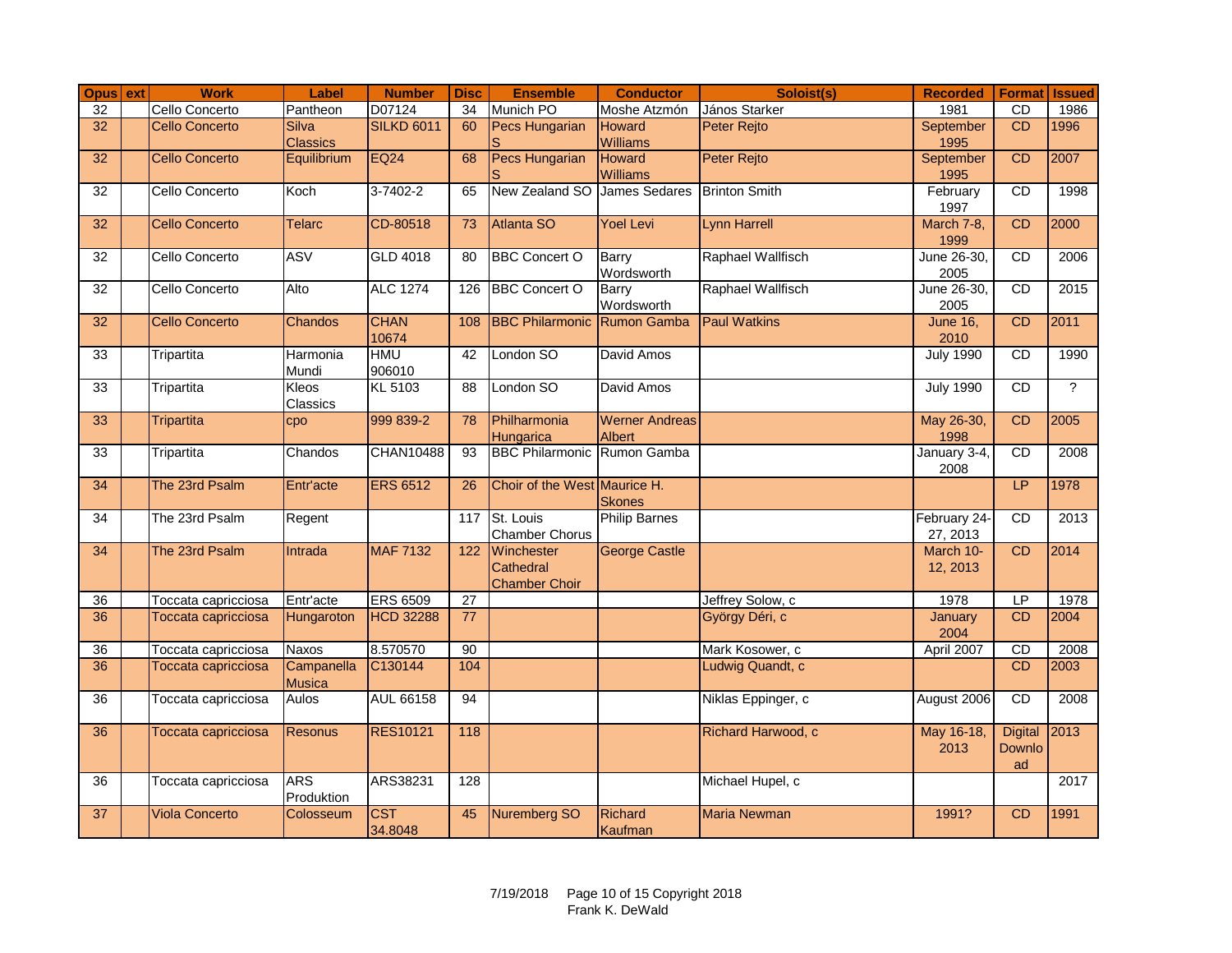| Opus ext        | <b>Work</b>                       | Label                            | <b>Number</b>         | <b>Disc</b>     | <b>Ensemble</b>                      | <b>Conductor</b>     | Soloist(s)              | <b>Recorded</b>                                                  | <b>Format Issued</b> |      |
|-----------------|-----------------------------------|----------------------------------|-----------------------|-----------------|--------------------------------------|----------------------|-------------------------|------------------------------------------------------------------|----------------------|------|
| 37              | <b>Viola Concerto</b>             | Varese-<br>Sarabande             | <b>VSD-5329</b>       | 48              | <b>Nuremberg SO</b>                  | Richard<br>Kaufman   | <b>Maria Newman</b>     | 1991?                                                            | <b>CD</b>            | 1991 |
| $\overline{37}$ | Viola Concerto                    | Koch                             | $3 - 7304 - 2$        | 59              | New Zealand SO James Sedares         |                      | Paul Silverthorne, va   | November<br>1994                                                 | <b>CD</b>            | 1996 |
| 37              | <b>Viola Concerto</b>             | <b>Naxos</b>                     | 8.570925              | 96              | Budapest<br>Concert<br>Orchestra MÁV | Mariusz Smolij       | Gilad Karni, va         | November 7-<br>10, 2007                                          | CD                   | 2008 |
| 37              | Viola Concerto                    | <b>Hyperion</b>                  | CDA67687              | 106             | Bergen<br>Philharmonic<br>Orchestra  | <b>Andrew Litton</b> | Lawrence Power, va      | August 17-<br>20, 2009                                           | <b>CD</b>            | 2010 |
| 38              | <b>String Quartet No. 2</b>       | Courthouse<br><b>Music</b>       | CMCD017               | 101             | <b>Weber Quartet</b>                 |                      |                         | 2008                                                             | CD                   | 2009 |
| $\overline{38}$ | String Quartet No. 2              | Laurel                           | <b>LR-842CD</b>       | 38              | Pro Arte Quartet                     |                      |                         |                                                                  | CD                   | 1988 |
| 38              | <b>String Quartet No. 2</b>       | <b>ASV</b>                       | <b>CD DCA</b><br>1105 | 74              | <b>Flesch Quartet</b>                |                      |                         | January 20-<br>21, 2000                                          | <b>CD</b>            | 2001 |
| 38              | <b>String Quartet No. 2</b>       | Naxos                            | 8.572903              | 116             | <b>Tippett Quartet</b>               |                      |                         | November<br>22-24, 2011                                          | CD                   | 2013 |
| 38              | <b>String Quartet No. 2</b>       | Portland<br>String<br>Quartet    |                       | 121             | <b>Portland String</b><br>Quartet    |                      |                         | May 3, 1991<br>(live)<br>recording)                              | CD                   | 2014 |
| 39              | Sonata for Solo Flute             | <b>Cloud Nine</b><br>Records     | CN 6001               | 36              |                                      |                      | Jonathan Snowden        | December<br>20-21, 1986                                          | LP                   | 1987 |
| 39              | Sonata for Solo Flute             | Silva<br>Classics                | <b>SILKD 6006</b>     | 54              |                                      |                      | Jonathan Snowden        | December<br>20-21, 1986                                          | CD                   | 1994 |
| 39              | Sonata for Solo Flute             | Pantheon                         | D10761                | $\overline{37}$ |                                      |                      | <b>Bonita Boyd</b>      | January 24,<br>1987                                              | <b>CD</b>            | 1987 |
| 39              | Sonata for Solo Flute             | Equilibrium                      | EQ82                  | 90              |                                      |                      | Amy Porter              | November<br>24, 2006                                             | <b>CD</b>            | 2007 |
| 39              | Sonata for Solo Flute             | <b>Centaur</b><br><b>Records</b> | <b>CRC 3066</b>       | 103             |                                      |                      | <b>Nicole Riner</b>     | 2008                                                             | <b>CD</b>            | 2010 |
| 39              | Sonata for Solo Flute             | <b>MSR</b><br>Classics           | <b>MS 1457</b>        | 119             |                                      |                      | Francesca Arnone        | May 21-23<br>and<br>December<br>13, 2012;<br>January 12,<br>2013 | CD                   | 2013 |
| 40              | Sonata for Solo Violin Silva      | <b>Classics</b>                  | <b>SILKD 6006</b>     | 54              |                                      |                      | <b>Paul Barritt</b>     | <b>December</b><br>20-21, 1986                                   | CD                   | 1994 |
| 40              | Sonata for Solo Violin Cloud Nine | Records                          | CN 6001               | 36              |                                      |                      | <b>Paul Barritt</b>     | December<br>20-21, 1986                                          | LP                   | 1987 |
| 40              | Sonata for Solo Violin Pantheon   |                                  | D <sub>10761</sub>    | $\overline{37}$ |                                      |                      | <b>Mischa Lefkowitz</b> | <b>December</b><br>16-17, 1986                                   | <b>CD</b>            | 1987 |
| 40              | Sonata for Solo Violin Bayer      |                                  | 100058                | 43              |                                      |                      | Susanne Lautenbacher    | 32660                                                            | <b>CD</b>            | 1990 |
| 40              | Sonata for Solo Violin Koch       |                                  | $3 - 7256 - 2$        | 56              |                                      |                      | <b>Isabella Lippi</b>   | April 1994                                                       | CD                   | 1995 |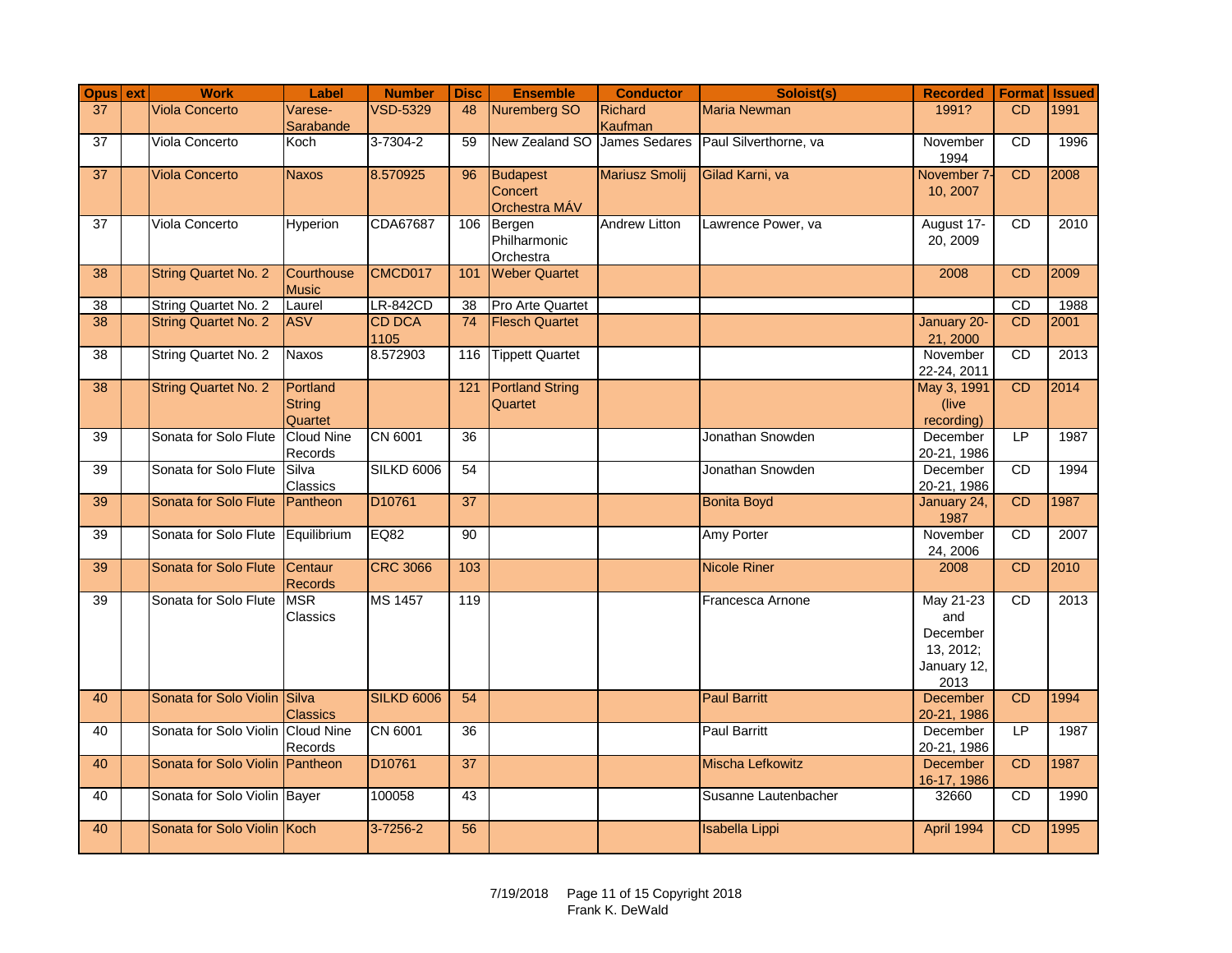| Opus ext | <b>Work</b>                                | Label                                     | <b>Number</b>    | <b>Disc</b>     | <b>Ensemble</b> | <b>Conductor</b>      | Soloist(s)                                                                                       | <b>Recorded</b>         |           | <b>Format Issued</b> |
|----------|--------------------------------------------|-------------------------------------------|------------------|-----------------|-----------------|-----------------------|--------------------------------------------------------------------------------------------------|-------------------------|-----------|----------------------|
| 40       | Sonata for Solo Violin Gasparo             |                                           | <b>GSCD-265</b>  | 72              |                 |                       | <b>William Steck</b>                                                                             | 2000                    | <b>CD</b> | 2000                 |
| 40       | Sonata for Solo Violin Naxos               |                                           | 8.57019          | 83              |                 |                       | <b>Philippe Quint</b>                                                                            | January 5-7,<br>2007    | CD        | 2007                 |
| 40       | Sonata for Solo Violin Equilibrium         |                                           | EQ 121           | 123             |                 |                       | Marjorie Bagley                                                                                  | May 11-13,<br>2010      | <b>CD</b> | 2010                 |
| 40       | Sonata for Solo Violin CD Accord           |                                           | <b>ACD 226</b>   | 130             |                 |                       | Szymon Krzeszowiec                                                                               |                         | <b>CD</b> | 2016                 |
| 41       | Sonata for Solo<br>Clarinet                | Pantheon                                  | D10761           | $\overline{37}$ |                 |                       | <b>Charles Neidich</b>                                                                           | January 24,<br>1987     | CD        | 1987                 |
| 41       | Sonata for Solo<br>Clarinet                | Crystal                                   | CD731            | 79              |                 |                       | <b>Larry Combs</b>                                                                               | December<br>17, 2004    | CD        | 2005                 |
| 41       | Sonata for Solo<br>Clarinet                | Avie                                      | 2311             | 120             |                 |                       | Jean Johnson                                                                                     | December 8-<br>10, 2013 | CD        | 2014                 |
| 42       | Sonata for Guitar                          | Pantheon                                  | D10761           | $\overline{37}$ |                 |                       | <b>Gregg Nestor</b>                                                                              | December<br>23-24, 1986 | CD        | 1987                 |
| 42       | <b>Sonata for Guitar</b>                   | <b>BSX Records BSXCD8842</b>              |                  | 95              |                 |                       | <b>Gregg Nestor</b>                                                                              | December<br>23-24, 1986 | CD        | 2008                 |
| 42       | Sonata for Guitar                          | Fontec                                    | <b>FOCD9545</b>  | 111             |                 |                       | <b>Kyuhee Park</b>                                                                               |                         | CD        | $\overline{2012}$    |
| 42       | <b>Sonata for Guitar</b>                   | <b>Brilliant</b><br><b>Clasics</b>        | 9455             | 124             |                 |                       | Cristiano Porqueddo                                                                              |                         | CD        | 2014                 |
| 43       | Sonata for Oboe                            | <b>Bay Cities</b>                         | <b>BCD 1020</b>  | 44              |                 |                       | Allen Vogel                                                                                      |                         | CD        | 1990                 |
| 43       | Sonata for Oboe                            | <b>Bayer</b>                              | BR 100 392       | 114             |                 |                       | Lajos Lencses                                                                                    |                         | CD        | 2013                 |
| 44       | Introduction and<br>Allegro for Solo Viola | Raptoria<br>Caam                          | <b>RCD 1005</b>  | 57              |                 |                       | Maria Newman                                                                                     |                         | CD        | 1994                 |
| 44       | Introduction and<br>Allegro for Solo Viola | Fontec                                    | <b>FOCD20027</b> | 75              |                 |                       | Yoshio Nakayama                                                                                  | January<br>2001         | CD        | 2002                 |
| 44       | Introduction and<br>Allegro for Solo Viola | Arco Diva                                 | <b>UP0174</b>    | 127             |                 |                       | Kristina Fialova                                                                                 |                         | CD        | 2016                 |
|          | <b>Festive Flourish</b>                    | Antares                                   | <b>MR-01</b>     | 33              | <b>Royal PO</b> | <b>Rainer Padberg</b> |                                                                                                  | August 23,<br>1985      | LP        | 1985                 |
|          | <b>Festive Flourish</b>                    | <b>Bay Cities</b>                         | <b>BCD3028</b>   | 89              | Royal PO        | <b>Rainer Padberg</b> |                                                                                                  | August 23,<br>1985      | CD        |                      |
|          | Sonata for Harp                            | <b>Bay Cities</b>                         | <b>BCD1020</b>   | 44              |                 |                       | Susann McDonald                                                                                  |                         | CD        | 1990                 |
|          | Sonata for Harp                            |                                           |                  | 129             |                 |                       | <b>Isabelle Marchewka</b>                                                                        |                         | DL        | 2016                 |
|          | Suite In the Olden<br>Style                | <b>BSX</b><br><b>RecordsBSX</b><br>CD8856 | BSXCD8856        | $\overline{99}$ |                 |                       | Gregg Nestor, guitar; Jessica<br>Pierce, flute; Francisco Castillo,<br>oboe; Kevin Torfeh, cello | February 19,<br>2009    | CD        | 2009                 |
|          |                                            |                                           |                  |                 |                 |                       |                                                                                                  |                         |           |                      |
|          |                                            |                                           |                  |                 |                 |                       |                                                                                                  |                         |           |                      |
|          |                                            |                                           |                  |                 |                 |                       |                                                                                                  |                         |           |                      |
|          |                                            |                                           |                  |                 |                 |                       |                                                                                                  |                         |           |                      |
|          |                                            |                                           |                  |                 |                 |                       |                                                                                                  |                         |           |                      |
|          |                                            |                                           |                  |                 |                 |                       |                                                                                                  |                         |           |                      |
|          |                                            |                                           |                  |                 |                 |                       |                                                                                                  |                         |           |                      |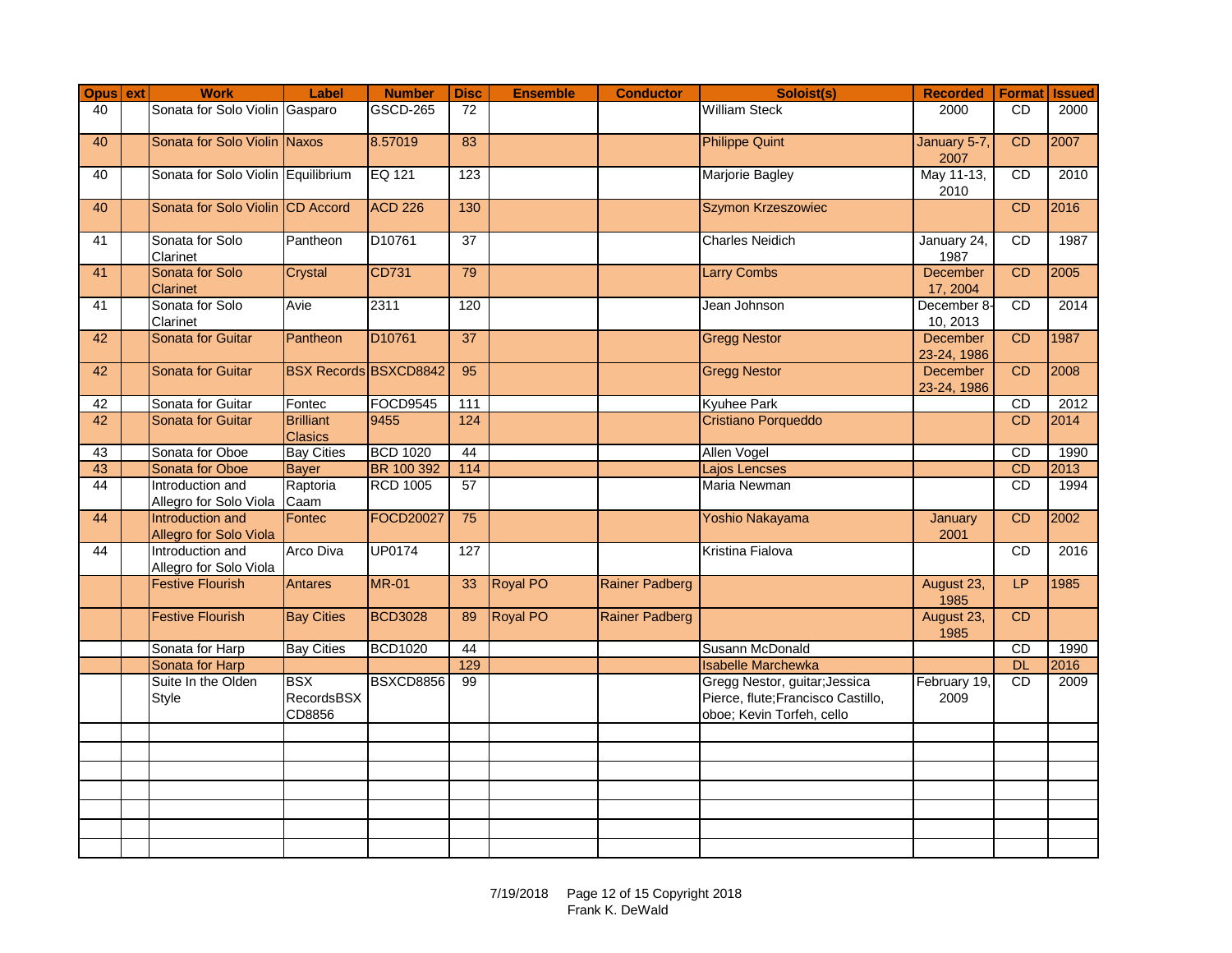| Opus ext | Work | Label | Number Disc | Ensemble | <b>Conductor</b> | Soloist(s) | Recorded   Format   Issued |  |
|----------|------|-------|-------------|----------|------------------|------------|----------------------------|--|
|          |      |       |             |          |                  |            |                            |  |
|          |      |       |             |          |                  |            |                            |  |
|          |      |       |             |          |                  |            |                            |  |
|          |      |       |             |          |                  |            |                            |  |
|          |      |       |             |          |                  |            |                            |  |
|          |      |       |             |          |                  |            |                            |  |
|          |      |       |             |          |                  |            |                            |  |
|          |      |       |             |          |                  |            |                            |  |
|          |      |       |             |          |                  |            |                            |  |
|          |      |       |             |          |                  |            |                            |  |
|          |      |       |             |          |                  |            |                            |  |
|          |      |       |             |          |                  |            |                            |  |
|          |      |       |             |          |                  |            |                            |  |
|          |      |       |             |          |                  |            |                            |  |
|          |      |       |             |          |                  |            |                            |  |
|          |      |       |             |          |                  |            |                            |  |
|          |      |       |             |          |                  |            |                            |  |
|          |      |       |             |          |                  |            |                            |  |
|          |      |       |             |          |                  |            |                            |  |
|          |      |       |             |          |                  |            |                            |  |
|          |      |       |             |          |                  |            |                            |  |
|          |      |       |             |          |                  |            |                            |  |
|          |      |       |             |          |                  |            |                            |  |
|          |      |       |             |          |                  |            |                            |  |
|          |      |       |             |          |                  |            |                            |  |
|          |      |       |             |          |                  |            |                            |  |
|          |      |       |             |          |                  |            |                            |  |
|          |      |       |             |          |                  |            |                            |  |
|          |      |       |             |          |                  |            |                            |  |
|          |      |       |             |          |                  |            |                            |  |
|          |      |       |             |          |                  |            |                            |  |
|          |      |       |             |          |                  |            |                            |  |
|          |      |       |             |          |                  |            |                            |  |
|          |      |       |             |          |                  |            |                            |  |
|          |      |       |             |          |                  |            |                            |  |
|          |      |       |             |          |                  |            |                            |  |
|          |      |       |             |          |                  |            |                            |  |
|          |      |       |             |          |                  |            |                            |  |
|          |      |       |             |          |                  |            |                            |  |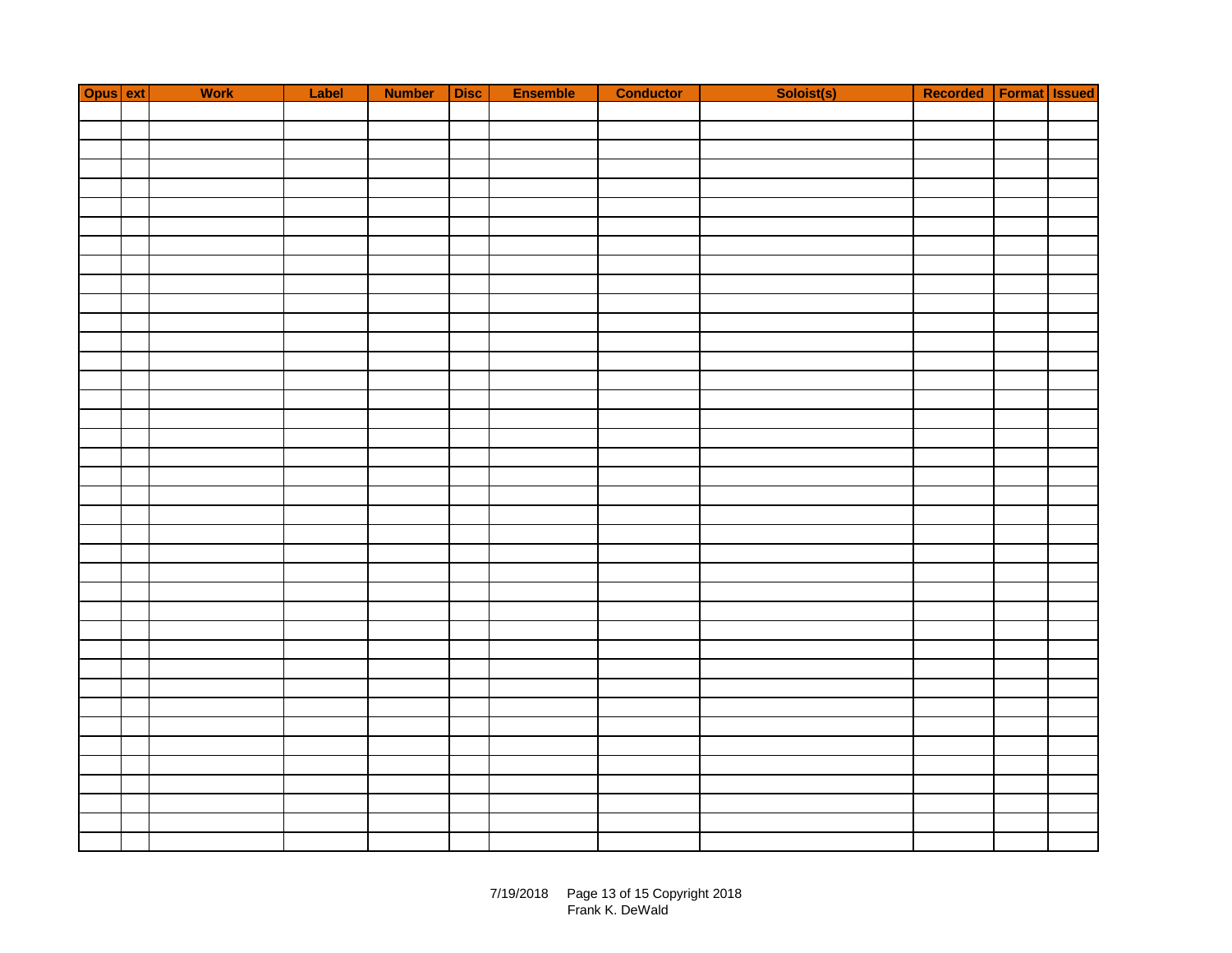| Opus ext | Work | Label | Number Disc | Ensemble | <b>Conductor</b> | Soloist(s) | Recorded   Format   Issued |  |
|----------|------|-------|-------------|----------|------------------|------------|----------------------------|--|
|          |      |       |             |          |                  |            |                            |  |
|          |      |       |             |          |                  |            |                            |  |
|          |      |       |             |          |                  |            |                            |  |
|          |      |       |             |          |                  |            |                            |  |
|          |      |       |             |          |                  |            |                            |  |
|          |      |       |             |          |                  |            |                            |  |
|          |      |       |             |          |                  |            |                            |  |
|          |      |       |             |          |                  |            |                            |  |
|          |      |       |             |          |                  |            |                            |  |
|          |      |       |             |          |                  |            |                            |  |
|          |      |       |             |          |                  |            |                            |  |
|          |      |       |             |          |                  |            |                            |  |
|          |      |       |             |          |                  |            |                            |  |
|          |      |       |             |          |                  |            |                            |  |
|          |      |       |             |          |                  |            |                            |  |
|          |      |       |             |          |                  |            |                            |  |
|          |      |       |             |          |                  |            |                            |  |
|          |      |       |             |          |                  |            |                            |  |
|          |      |       |             |          |                  |            |                            |  |
|          |      |       |             |          |                  |            |                            |  |
|          |      |       |             |          |                  |            |                            |  |
|          |      |       |             |          |                  |            |                            |  |
|          |      |       |             |          |                  |            |                            |  |
|          |      |       |             |          |                  |            |                            |  |
|          |      |       |             |          |                  |            |                            |  |
|          |      |       |             |          |                  |            |                            |  |
|          |      |       |             |          |                  |            |                            |  |
|          |      |       |             |          |                  |            |                            |  |
|          |      |       |             |          |                  |            |                            |  |
|          |      |       |             |          |                  |            |                            |  |
|          |      |       |             |          |                  |            |                            |  |
|          |      |       |             |          |                  |            |                            |  |
|          |      |       |             |          |                  |            |                            |  |
|          |      |       |             |          |                  |            |                            |  |
|          |      |       |             |          |                  |            |                            |  |
|          |      |       |             |          |                  |            |                            |  |
|          |      |       |             |          |                  |            |                            |  |
|          |      |       |             |          |                  |            |                            |  |
|          |      |       |             |          |                  |            |                            |  |